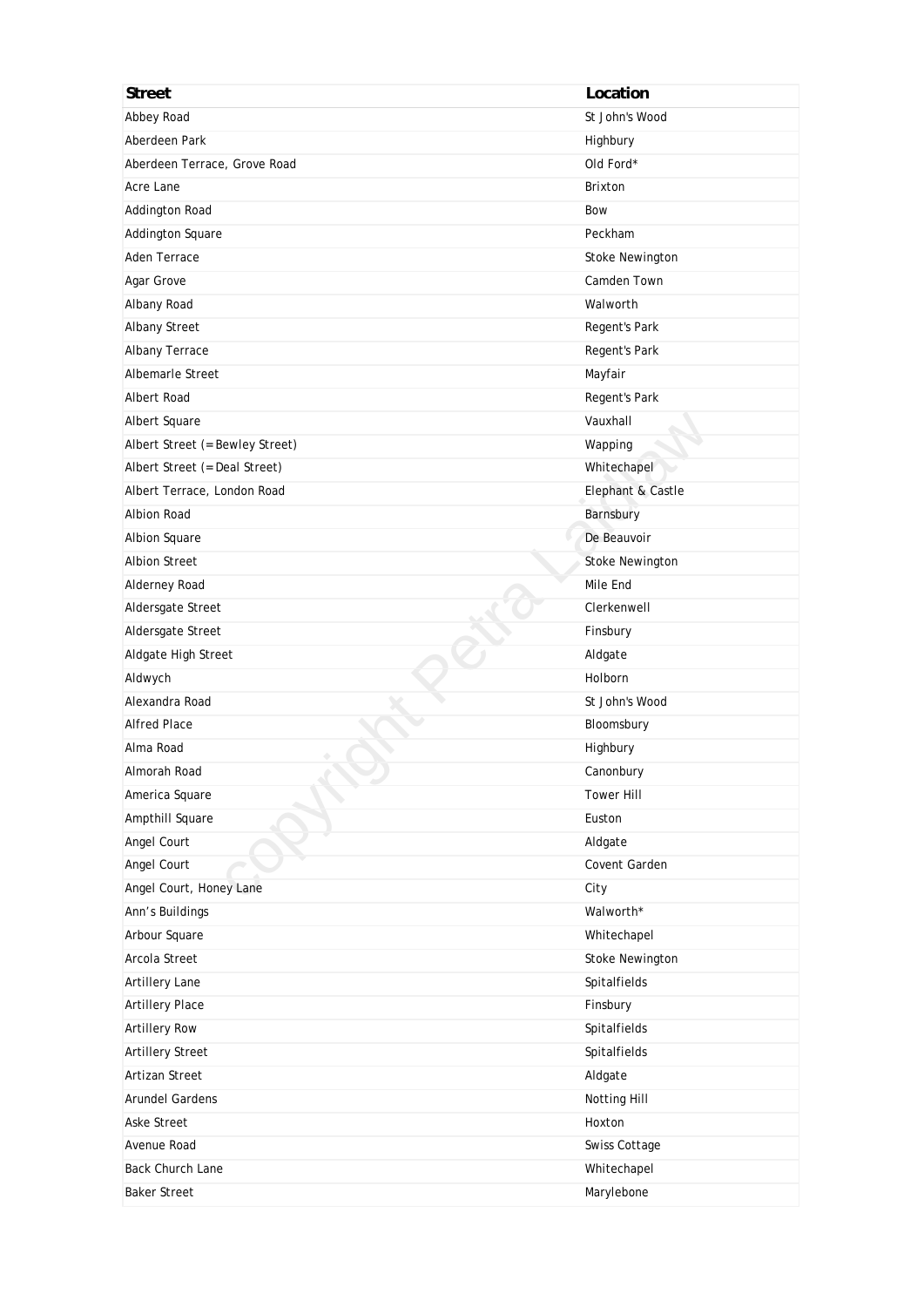| Baker's Row                              | Whitechapel            |
|------------------------------------------|------------------------|
| <b>Baldwin Street</b>                    | Finsbury               |
| <b>Balls Pond Road</b>                   | Dalston                |
| <b>Bancroft Road</b>                     | Mile End               |
| Barbican                                 | Finsbury               |
| Barnes Buildings, Gravel Lane            | Aldgate                |
| Barnsbury Road                           | Barnsbury              |
| <b>Baroness Road</b>                     | <b>Bethnal Green</b>   |
| <b>Barrett's Grove</b>                   | <b>Stoke Newington</b> |
| Bartholomew Road                         | Kentish Town           |
| <b>Bassett Road</b>                      | Notting Hill           |
| <b>Bath Place</b>                        | King's Cross           |
| <b>Bath Street</b>                       | Finsbury               |
| <b>Batty Street</b>                      | Whitechapel            |
| <b>Bayford Street</b>                    | Hackney                |
| Bayswater Road (north side, eastern end) | Hyde Park              |
| Bayswater Road (north side, western end) | Bayswater              |
| Bayswater Road (south side)              | Kensington             |
| Beauchamp Place                          | Knightsbridge          |
| <b>Beaumont Street</b>                   | Stepney                |
| <b>Bedford Square</b>                    | Bloomsbury             |
| <b>Bedford Square</b>                    | Stepney                |
| <b>Bedford Street</b>                    | Whitechapel            |
| <b>Beech Street</b>                      | Finsbury               |
| Belgrave Road                            | St John's Wood         |
| <b>Bell Lane</b>                         | Spitalfields           |
| Bell Street (Edgware Road)               | Marylebone             |
| <b>Bellefields Road</b>                  | Stockwell              |
| <b>Belsize Avenue</b>                    | <b>Belsize Park</b>    |
| Belsize Road                             | South Hampstead        |
| <b>Bennett Street</b>                    | Waterloo               |
| Benwell Road                             | Holloway               |
| Beresford New Road                       | Highbury               |
| <b>Bernard Street</b>                    | Bloomsbury             |
| Berner Street                            | Whitechapel            |
| <b>Berry Street</b>                      |                        |
|                                          | Finsbury               |
| Bethnal Green Road                       | <b>Bethnal Green</b>   |
| <b>Bevis Marks</b>                       | Aldgate                |
| <b>Bewley Street</b>                     | Wapping                |
| <b>Bingham Place</b>                     | Hoxton                 |
| <b>Birkett Terrace</b>                   | Bethnal Green*         |
| Bishop's Road                            | <b>Bethnal Green</b>   |
| Bishop's Bridge Road                     | Paddington             |
| Bishopsgate                              | Aldgate                |
| Black Lion Yard, Whitechapel Road        | Whitechapel            |
| <b>Blackfriars Road</b>                  | Southwark              |
| <b>Blackman Street</b>                   | Elephant & Castle      |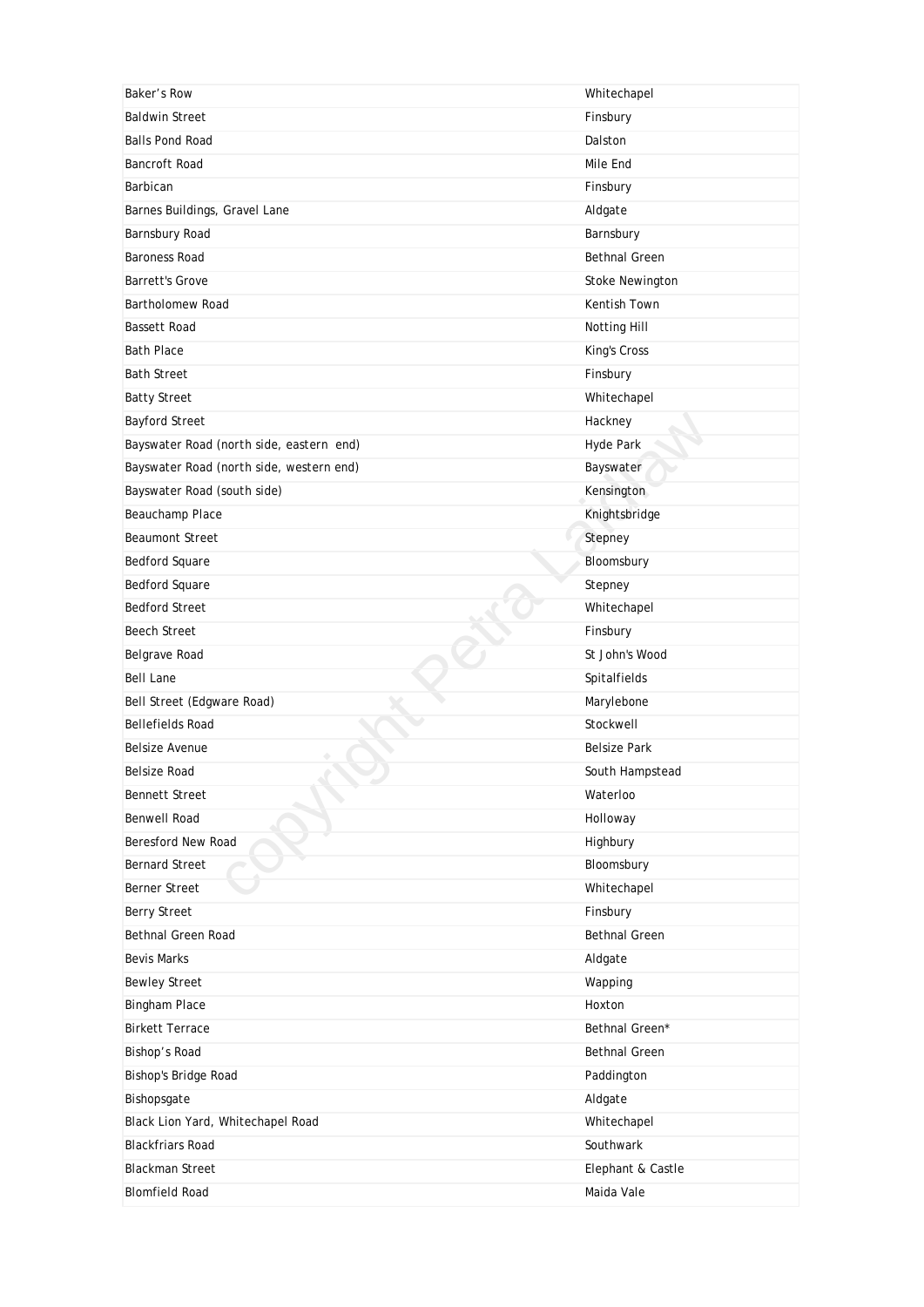| <b>Bloomsbury Square</b>            | Bloomsbury           |
|-------------------------------------|----------------------|
| <b>Bloomsbury Street</b>            | Bloomsbury           |
| Bloomsbury Way                      | Bloomsbury           |
| <b>Blossom Street</b>               | Spitalfields         |
| <b>Blue Hart Court</b>              | Finsbury             |
| Boar's Head Yard                    | Spitalfields         |
| <b>Bond Street</b>                  | Mayfair              |
| Bonner Road                         | Old Ford             |
| Borough High Street (northern half) | Southwark            |
| Borough High Street (southern half) | Elephant & Castle    |
| Borough Road                        | Southwark            |
| <b>Bow Road</b>                     | Bow                  |
| Bowman's Place                      | Holloway             |
| <b>Boyd Street</b>                  | Whitechapel          |
| <b>Bradwell Street</b>              | Mile End             |
| <b>Brady Street</b>                 | Whitechapel          |
| <b>Bread Street</b>                 | City                 |
| Brick Lane (= Central Street)       | Finsbury             |
| Brick Lane (nos 110-155)            | <b>Bethnal Green</b> |
| Brick Lane (nos 1-109 and 156-213)  | Spitalfields         |
| <b>Bridge Street</b>                | Bow                  |
| <b>Bridge Street</b>                | Vauxhall             |
| <b>Bridport Place</b>               | Hoxton               |
| <b>Bristol Gardens</b>              | Maida Vale           |
| <b>British Street</b>               | Bow                  |
| <b>Brixton Road</b>                 | <b>Brixton</b>       |
| <b>Broad Street</b>                 | St Giles             |
| <b>Broad Way</b>                    | City                 |
| Brompton Road (eastern end)         | Knightsbridge        |
| Brompton Road (western end)         | South Kensington     |
| <b>Brondesbury Villas</b>           | Kilburn              |
| <b>Brook Street</b>                 | Elephant & Castle    |
| <b>Brookfield Road</b>              | Hackney              |
| <b>Brown Cow Street</b>             |                      |
|                                     | St Giles             |
| Brown's Lane                        | Spitalfields         |
| Brownswood Road                     | Highbury             |
| <b>Brudenell Place</b>              | Hoxton               |
| <b>Brunswick Place</b>              | Hoxton               |
| <b>Brunswick Square</b>             | Bloomsbury           |
| <b>Brunswick Square</b>             | Waterloo             |
| <b>Brushfield Street</b>            | Spitalfields         |
| <b>Brydges Street</b>               | Covent Garden        |
| <b>Buckingham Gate</b>              | Victoria             |
| Buckingham Palace Road              | Victoria             |
| Buckingham Road                     | Forest Gate          |
| <b>Buckley Street</b>               | Whitechapel          |
| <b>Bull Court</b>                   | Spitalfields         |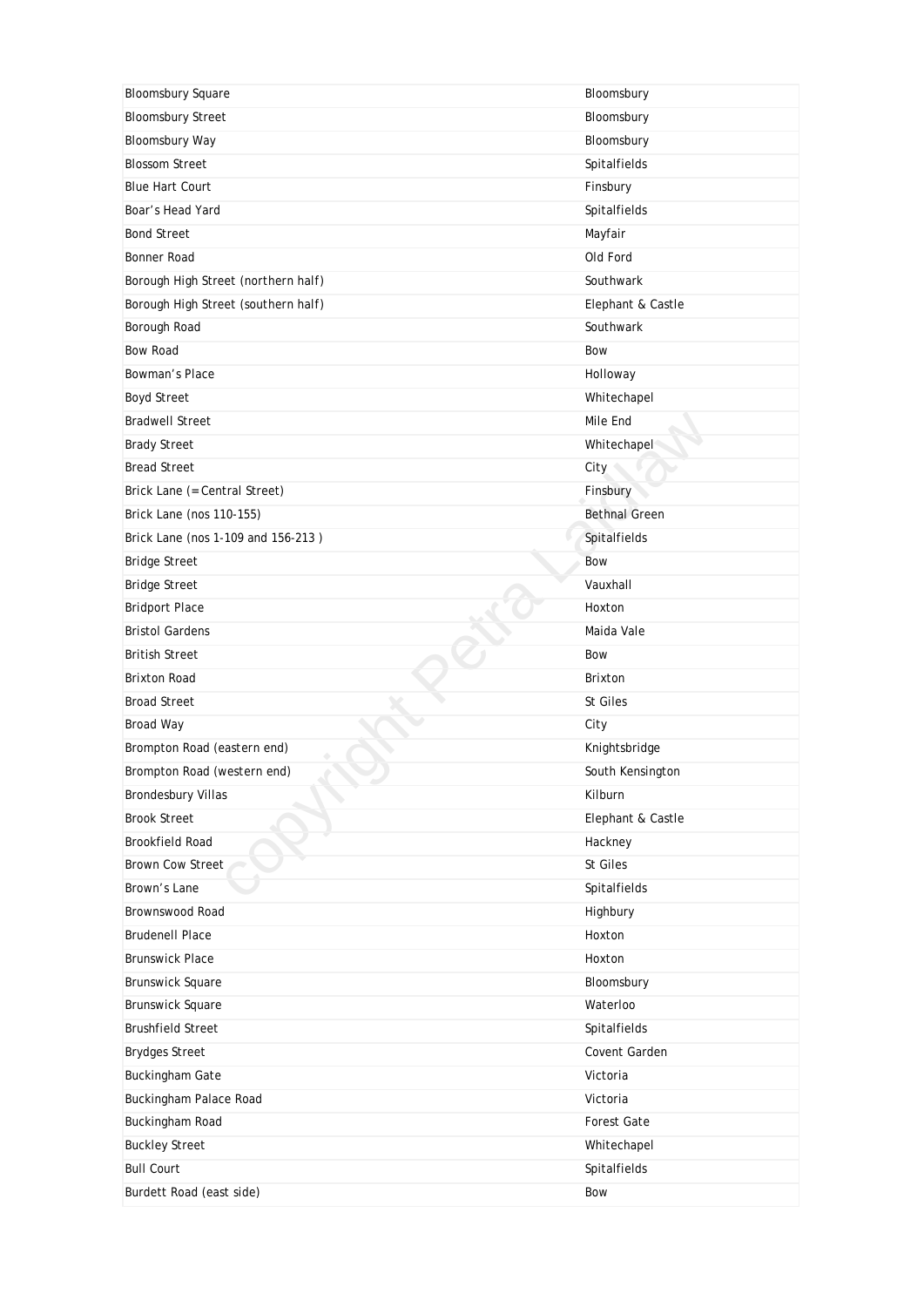| Burdett Road (west side)                                                                                                                                                        | Mile End             |
|---------------------------------------------------------------------------------------------------------------------------------------------------------------------------------|----------------------|
| Buross Street, Commercial Road                                                                                                                                                  | Whitechapel          |
| <b>Burton Crescent</b>                                                                                                                                                          | Bloomsbury           |
| <b>Burton Street</b>                                                                                                                                                            | Bloomsbury           |
| <b>Bury Court</b>                                                                                                                                                               | Aldgate              |
| <b>Bury Street</b>                                                                                                                                                              | Aldgate              |
| <b>Butcher Row</b>                                                                                                                                                              | Stepney              |
| <b>Butler Street</b>                                                                                                                                                            | Spitalfields         |
| <b>Buxton Street</b>                                                                                                                                                            | Whitechapel          |
| Cable Street                                                                                                                                                                    | Wapping              |
| Caledonian Road (northern end)                                                                                                                                                  | Holloway             |
| Caledonian Road (southern end/central section)                                                                                                                                  | King's Cross         |
| <b>Calverley Street</b>                                                                                                                                                         | Mile End             |
| Cambridge Gardens                                                                                                                                                               | Kensal Green         |
| Cambridge Heath Road (northern end: Alfred Terrace, Barrossa Terrace.<br>Melbourne Place, Paradise Row, Patriot Row, Portland Place, Purim Place,<br>Queen's Row, Sidney Place) | <b>Bethnal Green</b> |
| Cambridge Heath Road (southern end: nos 1-22, Portugal Place, King's Row,<br>Belvedere Place, Gloucester Terrace, Palestine Place)                                              | Mile End             |
| Cambridge Road                                                                                                                                                                  | Kilburn              |
| Cambridge Road (= Cambridge Heath Road)                                                                                                                                         | see above            |
| Cambridge Square                                                                                                                                                                | Paddington           |
| Cambridge Street                                                                                                                                                                | Soho                 |
| Cambridge Terrace                                                                                                                                                               | Regent's Park        |
| Camden High Street                                                                                                                                                              | Camden Town          |
| Camden Road (eastern end)                                                                                                                                                       | Holloway             |
| Camden Road (western end/central section)                                                                                                                                       | Camden Town          |
| Camden Square                                                                                                                                                                   | Camden Town          |
| Camomile Street                                                                                                                                                                 | Aldgate              |
| Cannon Street                                                                                                                                                                   | City                 |
| Cannon Street Road                                                                                                                                                              | Whitechapel          |
| Canonbury Road                                                                                                                                                                  | Canonbury            |
| Canonbury Square                                                                                                                                                                | Canonbury            |
| Carlton Road                                                                                                                                                                    | Kensal Green         |
| <b>Carlton Vale</b>                                                                                                                                                             | Kensal Green         |
| Caroline Court                                                                                                                                                                  | Walworth             |
| Caroline Place                                                                                                                                                                  | Bayswater            |
| <b>Caroline Street</b>                                                                                                                                                          | Bloomsbury           |
| Carter Street (= Clothier Street)                                                                                                                                               | Aldgate              |
| Cartwright Square                                                                                                                                                               | Wapping              |
| Castle Lane                                                                                                                                                                     | Spitalfields         |
| <b>Castle Place</b>                                                                                                                                                             | Spitalfields         |
| Castle Street                                                                                                                                                                   | Covent Garden        |
| Castle Street                                                                                                                                                                   | Holborn              |
| Castle Street, Houndsditch                                                                                                                                                      | Aldgate              |
| Castle Street, Whitechapel High Street ( = New Castle Street)                                                                                                                   | Spitalfields         |
| Catherine Wheel Alley                                                                                                                                                           | Aldgate              |
| Catherine Wheel Square                                                                                                                                                          | Aldgate              |
| Cavendish Square                                                                                                                                                                | Marylebone           |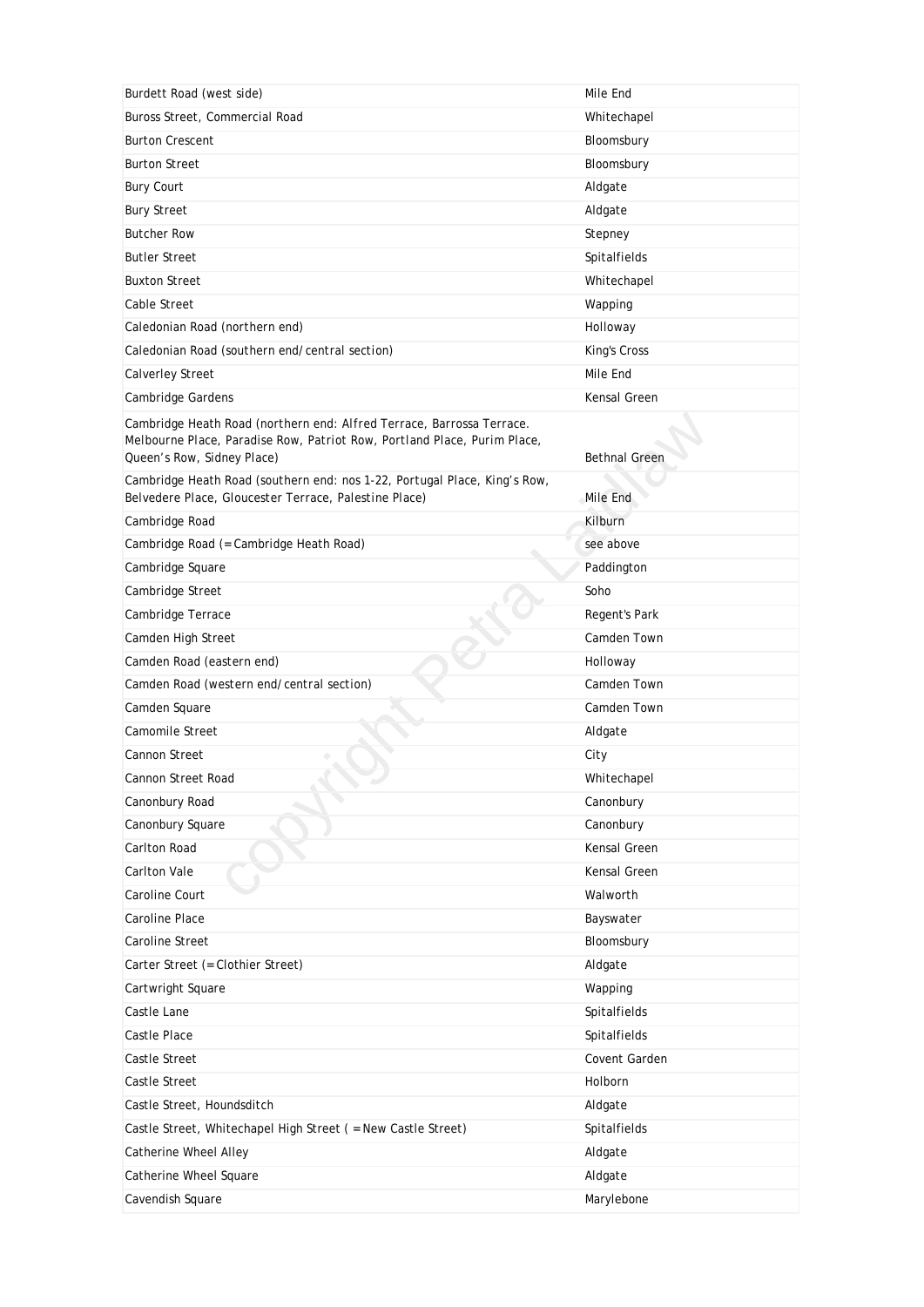| Cecil Street                                                                                                                                                                                                         | Whitechapel                       |
|----------------------------------------------------------------------------------------------------------------------------------------------------------------------------------------------------------------------|-----------------------------------|
| <b>Cecil Street</b>                                                                                                                                                                                                  | Strand                            |
| Cecilia Road                                                                                                                                                                                                         | Dalston                           |
| Chancery Lane                                                                                                                                                                                                        | Holborn                           |
| Charing Cross Road (northern end)                                                                                                                                                                                    | St Giles                          |
| Charing Cross Road (southern end)                                                                                                                                                                                    | Piccadilly's                      |
| <b>Charles Place</b>                                                                                                                                                                                                 | Whitechapel                       |
| <b>Charles Street</b>                                                                                                                                                                                                | Soho                              |
| <b>Charles Street</b>                                                                                                                                                                                                | Stepney                           |
| Charles Street, City Road                                                                                                                                                                                            | Hoxton                            |
| <b>Charlotte Street</b>                                                                                                                                                                                              | Barnsbury                         |
| <b>Charlotte Street</b>                                                                                                                                                                                              | Bloomsbury                        |
| <b>Charlotte Street</b>                                                                                                                                                                                              | Fitzrovia                         |
| <b>Charlotte Street</b>                                                                                                                                                                                              | Southwark                         |
| <b>Charlotte Street</b>                                                                                                                                                                                              | Whitechapel                       |
| Charrington Street                                                                                                                                                                                                   | Euston                            |
| <b>Chatsworth Road</b>                                                                                                                                                                                               | Brondesbury                       |
| Cheapside                                                                                                                                                                                                            | City                              |
| Chelsea Bridge Road                                                                                                                                                                                                  | Pimlico                           |
| Cheltenham Place, Westminster Bridge Road                                                                                                                                                                            | Lambeth                           |
| Chepstow Road                                                                                                                                                                                                        | Notting Hill                      |
| <b>Chepstow Villas</b>                                                                                                                                                                                               | Notting Hill                      |
| <b>Cheshire Street</b>                                                                                                                                                                                               | <b>Bethnal Green</b>              |
| <b>Chester Place</b>                                                                                                                                                                                                 | Lambeth                           |
| <b>Chicksand Street</b>                                                                                                                                                                                              | Whitechapel                       |
| Chisenhale Road                                                                                                                                                                                                      | Bow                               |
| <b>Christian Street</b>                                                                                                                                                                                              | Whitechapel                       |
| Christopher Court                                                                                                                                                                                                    | Whitechapel                       |
| Church Road ( = Northchurch Road) (eastern end)                                                                                                                                                                      | De Beauvoir Town                  |
| Church Road ( = Northchurch Road) (western end)                                                                                                                                                                      | Canonbury                         |
| Church Row                                                                                                                                                                                                           | Aldgate                           |
|                                                                                                                                                                                                                      |                                   |
| <b>Church Street</b>                                                                                                                                                                                                 | Whitechapel                       |
| City Road (north side: nos 1-41, + Anderson's Buildings, Bridge Place, Caroline<br>Place, City Terrace, Duncan Place, Finsbury Terrace, Oakley Crescent,<br>Plumber's Row, Regent Place, Regent Terrace, York Place) | Islington                         |
| City Road (south side: nos 1-14, + Commercial Place, Cottage Place, Dalby<br>Terrace, Fountain Place, Mora Place, Peerless Place, Powell Place, Union Place,<br>Vincent Place)                                       | Finsbury                          |
| <b>Clanricard Gardens</b>                                                                                                                                                                                            |                                   |
|                                                                                                                                                                                                                      | Bayswater<br>Vauxhall             |
| Clapham Road (north)                                                                                                                                                                                                 | Stockwell                         |
| Clapham Road (south)<br>Clare Court                                                                                                                                                                                  |                                   |
| Clare Market                                                                                                                                                                                                         | Covent Garden                     |
|                                                                                                                                                                                                                      | Covent Garden                     |
| Clare Street (Strand)<br><b>Claremont Place</b>                                                                                                                                                                      | Holborn<br>Clerkenwell            |
| <b>Clarendon Gardens</b>                                                                                                                                                                                             | Maida Vale                        |
|                                                                                                                                                                                                                      |                                   |
| Clarendon Square                                                                                                                                                                                                     | Euston                            |
| Clarkson Street (to be checked)<br>Clephane Road                                                                                                                                                                     | <b>Bethnal Green</b><br>Canonbury |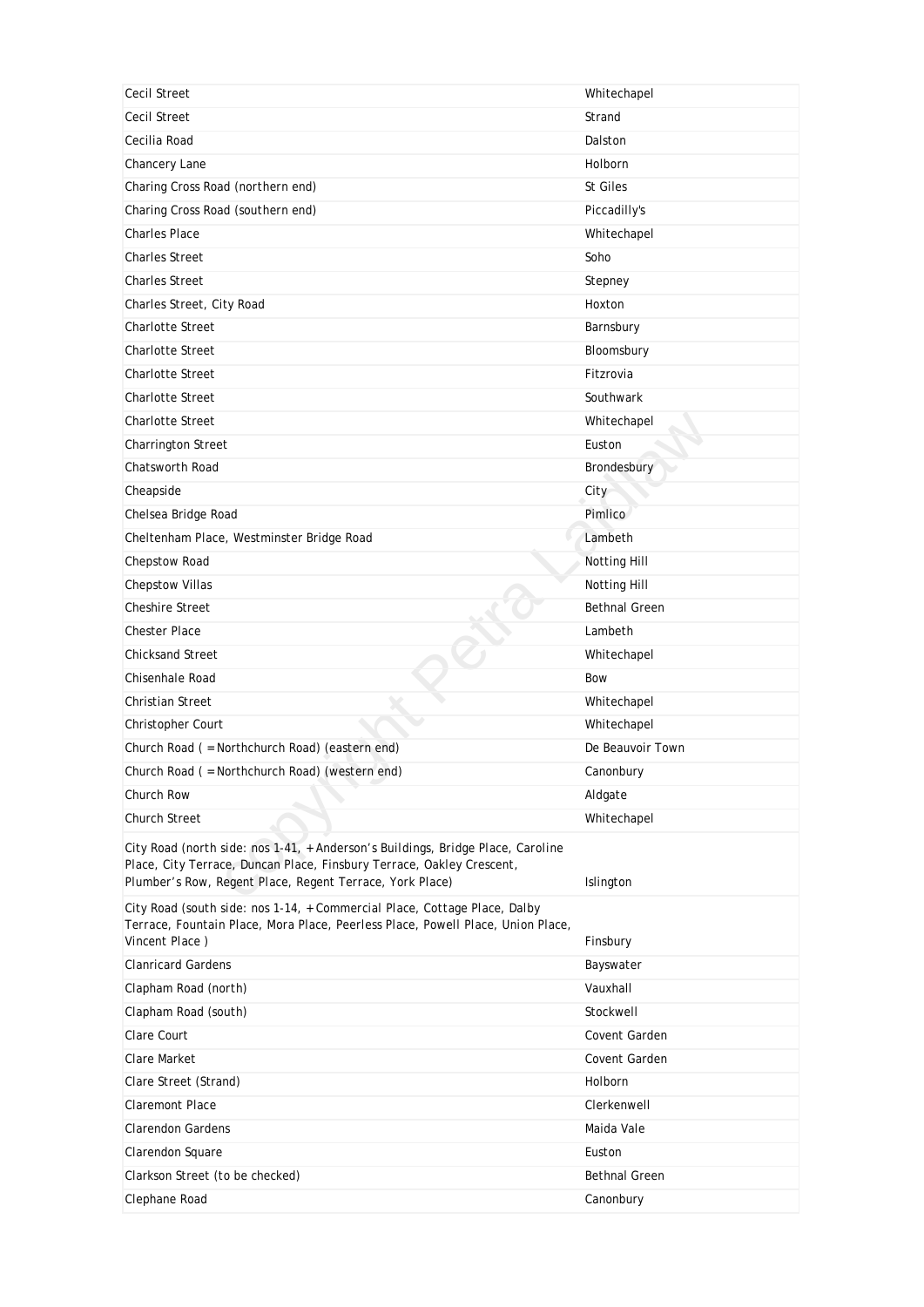| Clerkenwell Green                                                                                                                                                                                                                                                                                                                                                     | Clerkenwell          |
|-----------------------------------------------------------------------------------------------------------------------------------------------------------------------------------------------------------------------------------------------------------------------------------------------------------------------------------------------------------------------|----------------------|
| Clerkenwell Road (eastern end)                                                                                                                                                                                                                                                                                                                                        | Clerkenwell          |
| Clerkenwell Road (western end)                                                                                                                                                                                                                                                                                                                                        | Holborn              |
| <b>Cleveland Gardens</b>                                                                                                                                                                                                                                                                                                                                              | Bayswater            |
| Cleveland Square                                                                                                                                                                                                                                                                                                                                                      | Bayswater            |
| <b>Cleveland Street</b>                                                                                                                                                                                                                                                                                                                                               | Fitzrovia            |
| <b>Cleveland Street</b>                                                                                                                                                                                                                                                                                                                                               | Mile End             |
| <b>Cleveland Terrace</b>                                                                                                                                                                                                                                                                                                                                              | Bayswater            |
| <b>Clifton Gardens</b>                                                                                                                                                                                                                                                                                                                                                | Maida Vale           |
| Clifton Hill                                                                                                                                                                                                                                                                                                                                                          | St John's Wood       |
| <b>Clifton Place</b>                                                                                                                                                                                                                                                                                                                                                  | Hyde Park            |
| <b>Clifton Street</b>                                                                                                                                                                                                                                                                                                                                                 | Shoreditch           |
| <b>Clifton Villas</b>                                                                                                                                                                                                                                                                                                                                                 | Maida Vale           |
| <b>Clinton Road</b>                                                                                                                                                                                                                                                                                                                                                   | Mile End             |
| <b>Clothier Street</b>                                                                                                                                                                                                                                                                                                                                                | Aldgate              |
| Cobb's Yard                                                                                                                                                                                                                                                                                                                                                           | Spitalfields         |
| Coborn Road                                                                                                                                                                                                                                                                                                                                                           | Bow                  |
| Coborn Street                                                                                                                                                                                                                                                                                                                                                         | Bow                  |
| <b>Colchester Street</b>                                                                                                                                                                                                                                                                                                                                              | Whitechapel          |
| Colebrooke Row                                                                                                                                                                                                                                                                                                                                                        | Islington            |
| Collingwood Street                                                                                                                                                                                                                                                                                                                                                    | Whitechapel          |
| Collingwood Street, Blackfriars Road (= Colombo Street)                                                                                                                                                                                                                                                                                                               | Waterloo             |
| Colombo Street                                                                                                                                                                                                                                                                                                                                                        | Waterloo             |
| Columbia Road                                                                                                                                                                                                                                                                                                                                                         | <b>Bethnal Green</b> |
| <b>Colvestone Crescent</b>                                                                                                                                                                                                                                                                                                                                            | Dalston              |
| Colville Square                                                                                                                                                                                                                                                                                                                                                       | Notting Hill         |
| Colville Terrace                                                                                                                                                                                                                                                                                                                                                      | Notting Hill         |
| <b>Commercial Place</b>                                                                                                                                                                                                                                                                                                                                               | Whitechapel          |
|                                                                                                                                                                                                                                                                                                                                                                       |                      |
| Commercial Road (central section: Arbour Terrace, Bedford Place, Crombie's<br>Row, Grenada Terrace, Grosvenor Place, Hardwick Place, Heath Place, Hereford<br>Place, Honduras Terrace, Langley Place, Lucas Place, Marine Place, Mercer's<br>Place, Northumberland Place, Palatine Place, Portland Place, Roberts Terrace,<br>Sidney Place, Union Place, Upton Place) | Stepney              |
| Commercial Road (eastern end: Albany Place, Britannia Place, Jupps Place,<br>Regent's Terrace, Suffolk Place, Vittoria Terrace, Warkworth Terrace,<br>Wellington Terrace, York Place)                                                                                                                                                                                 | Limehouse            |
| Commercial Road (western end: Colet Place, Devonshire Place, Eveline Place,<br>George Place, King's Place, Nassau Place, Princes Place, Waterloo Place)                                                                                                                                                                                                               | Whitechapel          |
| Commercial Road East ( = Commercial Road)                                                                                                                                                                                                                                                                                                                             | see Commercial Road  |
| <b>Commercial Street</b>                                                                                                                                                                                                                                                                                                                                              | Spitalfields         |
| Compton Road                                                                                                                                                                                                                                                                                                                                                          | Canonbury            |
| Compton Street                                                                                                                                                                                                                                                                                                                                                        | Clerkenwell          |
| <b>Compton Terrace</b>                                                                                                                                                                                                                                                                                                                                                | Islington            |
| <b>Conduit Street</b>                                                                                                                                                                                                                                                                                                                                                 | Mayfair              |
| Connaught Place                                                                                                                                                                                                                                                                                                                                                       | Hyde Park            |
| Cooper's Row                                                                                                                                                                                                                                                                                                                                                          | <b>Tower Hill</b>    |
| Copenhagen Street                                                                                                                                                                                                                                                                                                                                                     | King's Cross         |
| Cornwall Road                                                                                                                                                                                                                                                                                                                                                         | Waterloo             |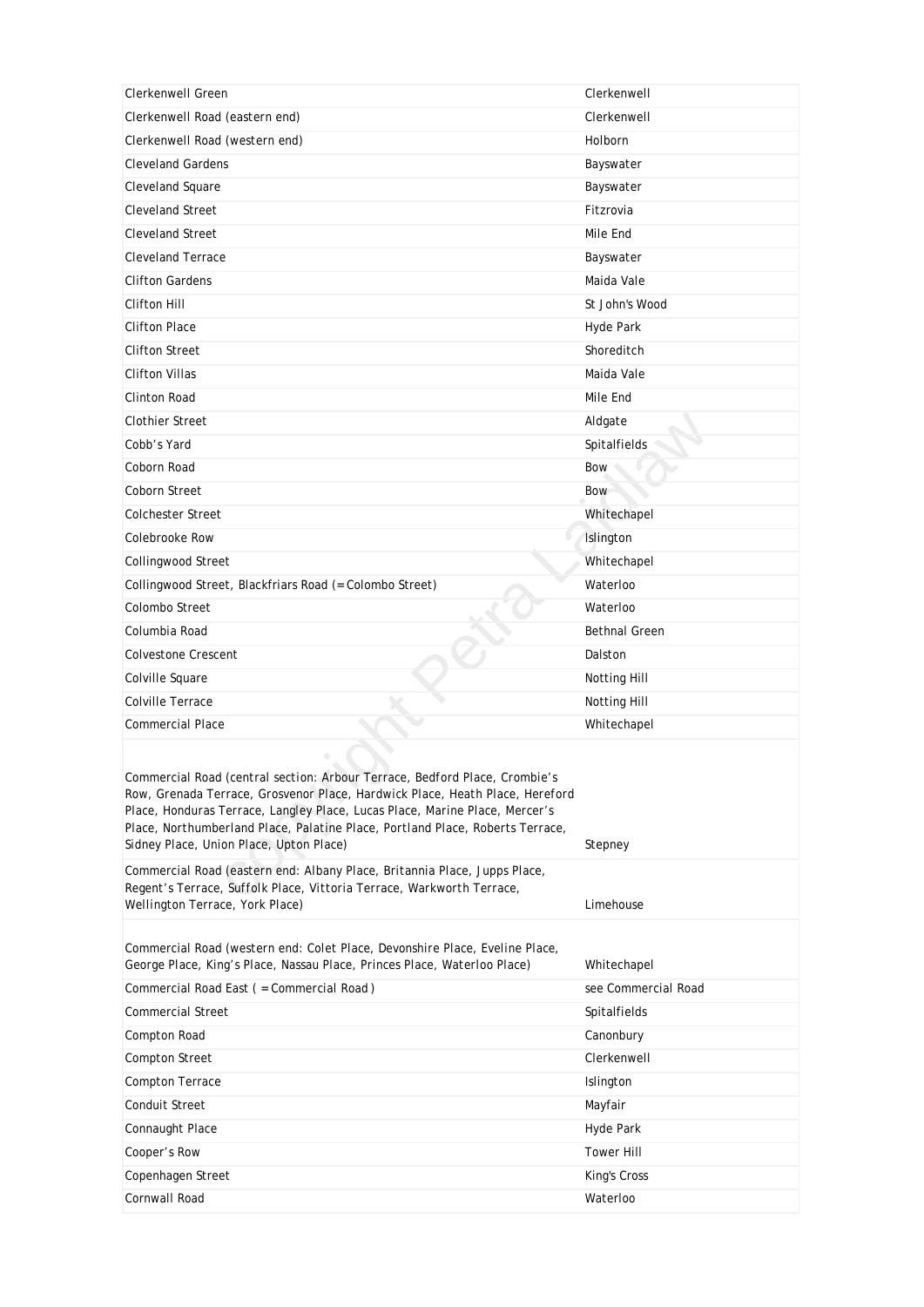| Cornwall Terrace               | Regent's Park     |
|--------------------------------|-------------------|
| <b>Coventry Street</b>         | Piccadilly's      |
| <b>Cowcross Street</b>         | Clerkenwell       |
| Cox Court                      | Spitalfields      |
| Cox's Square                   | Spitalfields      |
| Cranbourn Street               | Covent Garden     |
| Craven Hill                    | Bayswater         |
| Creechurch Lane                | Aldgate           |
| Crispin Street                 | Spitalfields      |
| Cromwell Road                  | South Kensington  |
| Cromwell Road                  | South Kensington  |
| Crosby Square                  | Aldgate           |
| Cross Street (= Berry Street)  | Finsbury          |
| Cross Street (= Gage Street)   | Bloomsbury        |
| Cross Street (= Ganton Street) | Soho              |
| Crosswall Street               | <b>Tower Hill</b> |
| <b>Crown Street</b>            | Shoreditch        |
| Crowndale road                 | Euston            |
| <b>Crutched Friars</b>         | <b>Tower Hill</b> |
| <b>Cumberland Street</b>       | Fitzrovia         |
| <b>Cumberland Terrace</b>      | Regent's Park     |
| Curtain Road                   | Shoreditch        |
| <b>Cutler Street</b>           | Aldgate           |
| <b>Cutlers Gardens</b>         | Aldgate           |
| Dalby Terrace                  | Finsbury          |
| Dalston Lane                   | Clapton           |
| Dante Road                     | Lambeth           |
| Darnley Crescent               | Hackney           |
| Darnley Road                   | Hackney           |
| De Beauvoir Square             | De Beauvoir       |
| Deacon Street                  | Walworth          |
| Deal Street                    | Whitechapel       |
| Dean Street                    | Soho              |
| Delamere Crescent              | Maida Vale        |
| Delamere Terrace               | Maida Vale        |
| <b>Delancey Street</b>         | Camden Town       |
| Delaware Street                | Maida Vale        |
| Devonport Street               | Paddington        |
| Devons Road                    | Bow               |
| Devonshire Place               | Marylebone        |
| Devonshire Place               | Whitechapel       |
| Devonshire Square              | Aldgate           |
| Devonshire Street              | Aldgate           |
| Devonshire Street, Globe Road  | Mile End          |
| Devonshire Terrace             | Bayswater         |
| Dinah's Buildings, Sandys Row  | Spitalfields      |
| Dorset Crescent                | Hoxton            |
| Dorset Street                  | Spitalfields      |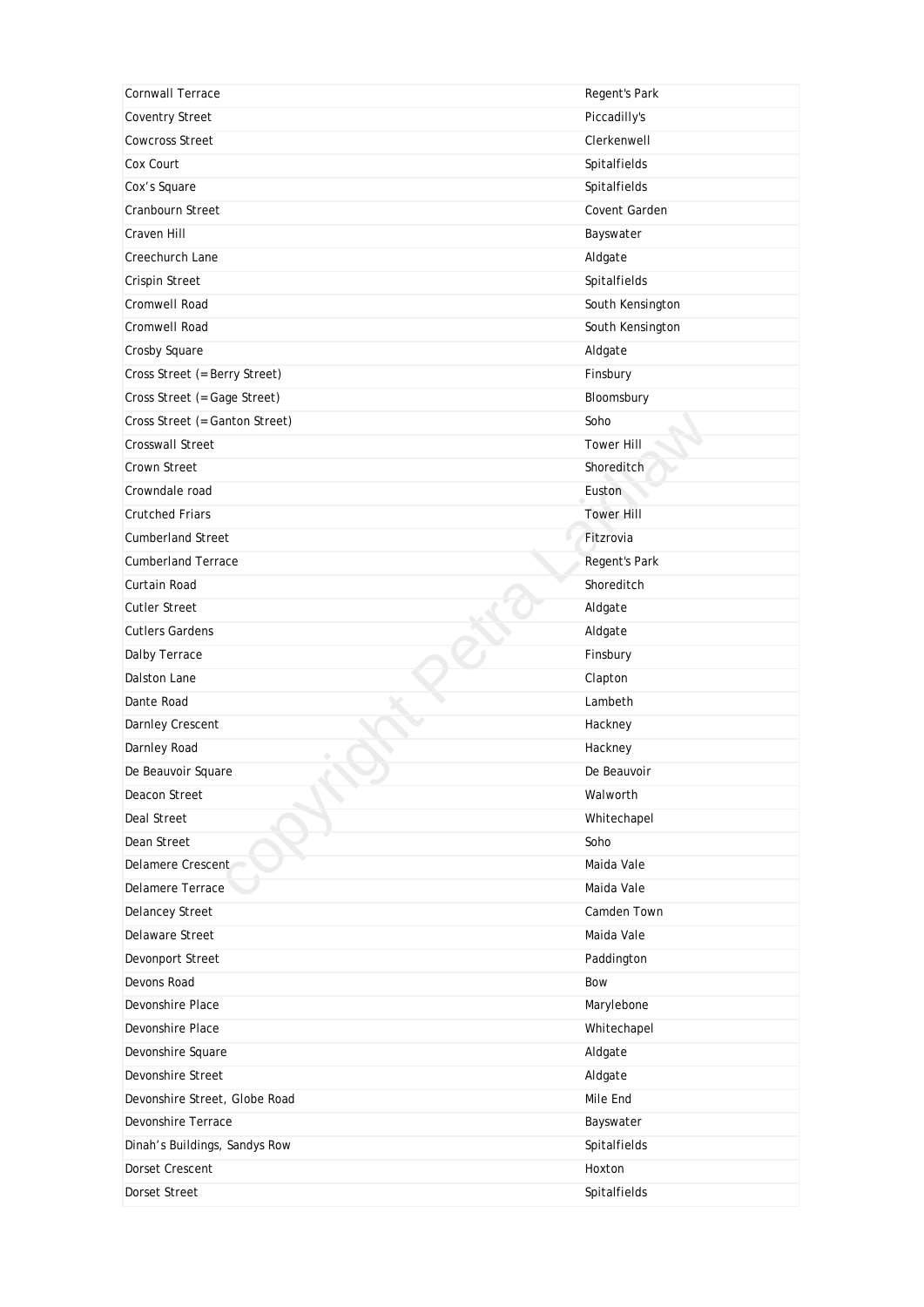| Doughty Street                    | Bloomsbury           |
|-----------------------------------|----------------------|
| Douglas Road                      | Canonbury            |
| Dover Place, New Kent Road        | Elephant & Castle    |
| Dover Street                      | Elephant & Castle    |
| Downham Road (eastern end)        | De Beauvoir          |
| Downham Road (western end)        | Canonbury            |
| Drayton Park                      | Highbury             |
| Drury Lane                        | Covent Garden        |
| <b>Dudley Street</b>              | Covent Garden        |
| <b>Duke Street</b>                | Finsbury             |
| <b>Duke Street</b>                | Waterloo             |
| Duke Street, Duke's Place         | Aldgate              |
| Duke Street, Manchester Square    | Marylebone           |
| Duke Street, Union Street         | Spitalfields         |
| Duke's Place                      | Aldgate              |
| Dunbridge Street                  | <b>Bethnal Green</b> |
| Duncan Street                     | Whitechapel          |
| Duncan Terrace                    | Islington            |
| Dunk Street                       | Whitechapel          |
| Durham Terrace                    | Westbourne Park      |
| Earl Street                       | Finsbury             |
| Earls Court Road                  | Earl's Court         |
| East Cheap                        | <b>Tower Hill</b>    |
| East India Dock Road              | <b>Bow</b>           |
| East Road                         | Hoxton               |
| East Smithfield                   | Wapping              |
| Eastbourne Terrace                | Paddington           |
| Eastman's Court, Wentworth street | Spitalfields         |
| Eaton Square                      | Belgravia            |
| Ebenezer Square                   | Aldgate              |
| <b>Ebury Street</b>               | Belgravia            |
| Edgware Road (northern end)       | Maida Vale           |
| Edgware Road (southern end)       | Marylebone           |
| <b>Edward Street</b>              | Southwark            |
| Edward Street (= Kerbela Street)  | <b>Bethnal Green</b> |
| Edward Terrace, Camden Road       | Holloway             |
| <b>Edwards Road</b>               | Bow                  |
| <b>Eglinton Road</b>              | Bow                  |
| Elder Street, Norton Folgate      | Spitalfields         |
| <b>Eldon Street</b>               | Shoreditch           |
| Elgin Avenue                      | Maida Vale           |
| Elgin Road                        | Maida Vale           |
| <b>Elgin Street</b>               | Maida Vale*          |
| <b>Ellen Street</b>               | Whitechapel          |
| <b>Ellesmere Road</b>             | Old Ford             |
| <b>Ellison Street</b>             | Spitalfields         |
|                                   |                      |
| Ely Place                         | Clerkenwell          |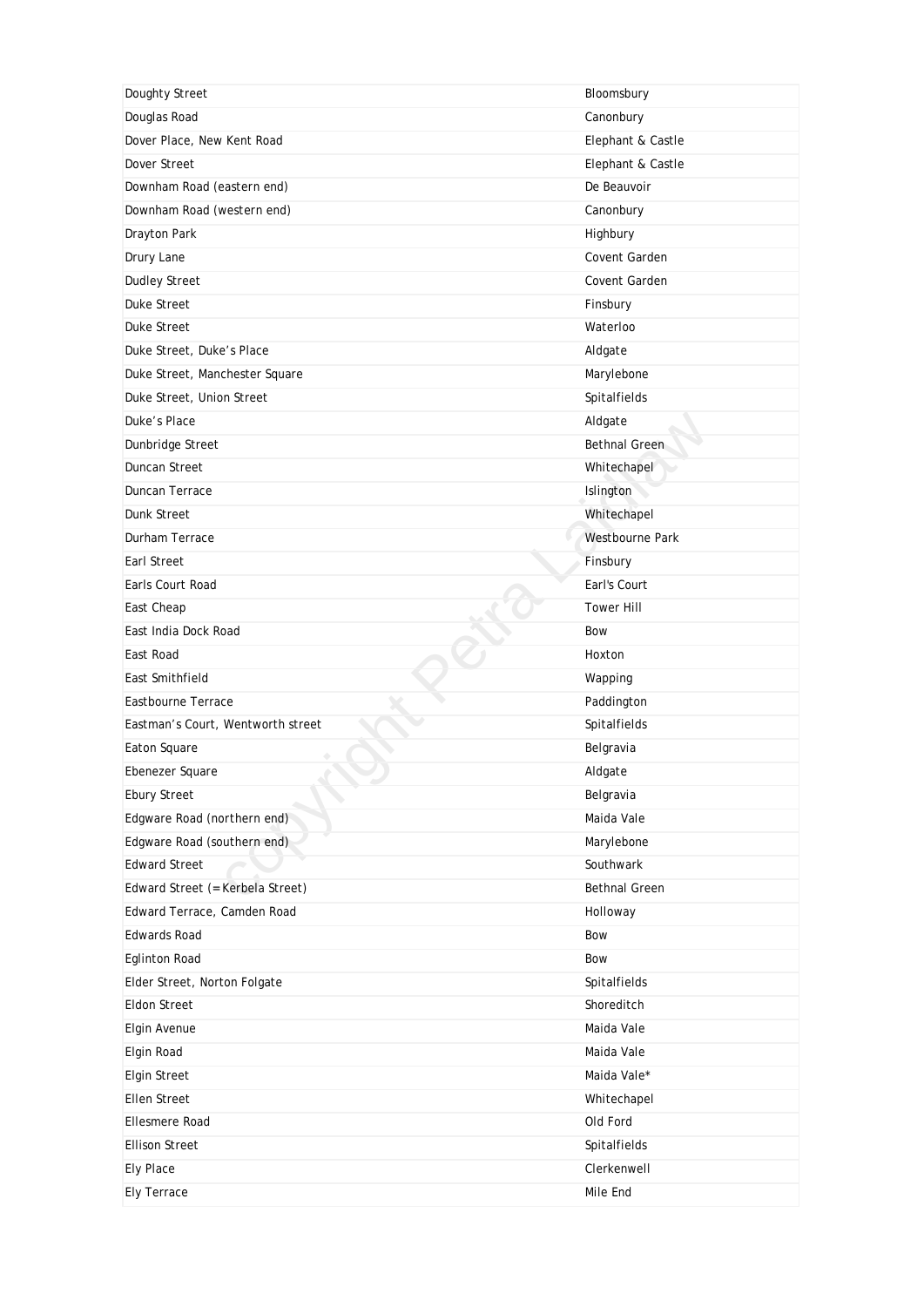| <b>Endell Street</b>                              | Covent Garden          |
|---------------------------------------------------|------------------------|
| <b>Endymion Road</b>                              | Finsbury Park          |
| Englefield Road (eastern end)                     | De Beauvoir            |
| Englefield Road (western end)                     | Canonbury              |
| <b>Ernest Road</b>                                | Stepney                |
| Euston Road (north side)                          | Euston                 |
| Euston Road (south side, eastern end)             | Bloomsbury             |
| Euston Road (south side, western end, south side) | Fitzrovia              |
| <b>Euston Square</b>                              | Euston                 |
| <b>Eversholt Street</b>                           | Euston                 |
| Exchange Place                                    | Aldgate                |
| <b>Exeter Street</b>                              | Covent Garden          |
| <b>Exmouth street</b>                             | Stepney                |
| Eyre Street                                       | Clerkenwell            |
| <b>Fairfield Road</b>                             | Bow                    |
| <b>Falcon Street</b>                              | City                   |
| Farringdon Road                                   | Clerkenwell            |
| Farringdon Street                                 | <b>Holborn</b>         |
| <b>Fashion Street</b>                             | Spitalfields           |
| Fassett Square                                    | Hackney                |
| <b>Fenchurch Street</b>                           | <b>Tower Hill</b>      |
| Ferntower Road                                    | Highbury               |
| Fieldgate Street                                  | Whitechapel            |
| <b>Finch Street</b>                               | Whitechapel            |
| Finchley Road (southern end)                      | St John's Wood         |
| <b>Finsbury Circus</b>                            | Shoreditch             |
| Finsbury Square                                   | Shoreditch             |
| Fire Ball Court                                   | Aldgate                |
| Fisher's Alley                                    | Spitalfields           |
| <b>Fitzroy Square</b>                             | Fitzrovia              |
| <b>Fitzroy Street</b>                             | Fitzrovia              |
| <b>Fleet Street</b>                               | Strand                 |
| Fleur de Lis Court                                | Aldgate                |
| <b>Florestan Street</b>                           | Mile End               |
| Flower and Dean Street                            | Spitalfields           |
| <b>Fore Street</b>                                | Finsbury               |
| Formosa Street                                    | Maida Vale             |
| Formosa Terrace                                   | Maida Vale             |
| <b>Forston Street</b>                             | Hoxton                 |
| <b>Fort Street</b>                                | Spitalfields           |
| Fountain Court, Minories                          | Whitechapel            |
| Frampton Park Road                                | Hackney                |
| <b>Frankfort Terrace</b>                          | <b>Westbourne Park</b> |
| <b>Frederick Place</b>                            | Kennington             |
| <b>Frederick Street</b>                           | Bloomsbury             |
| Freeman Street                                    | Spitalfields           |
| <b>Friar Street</b>                               | Southwark              |
| Frying Pan Alley                                  | Spitalfields           |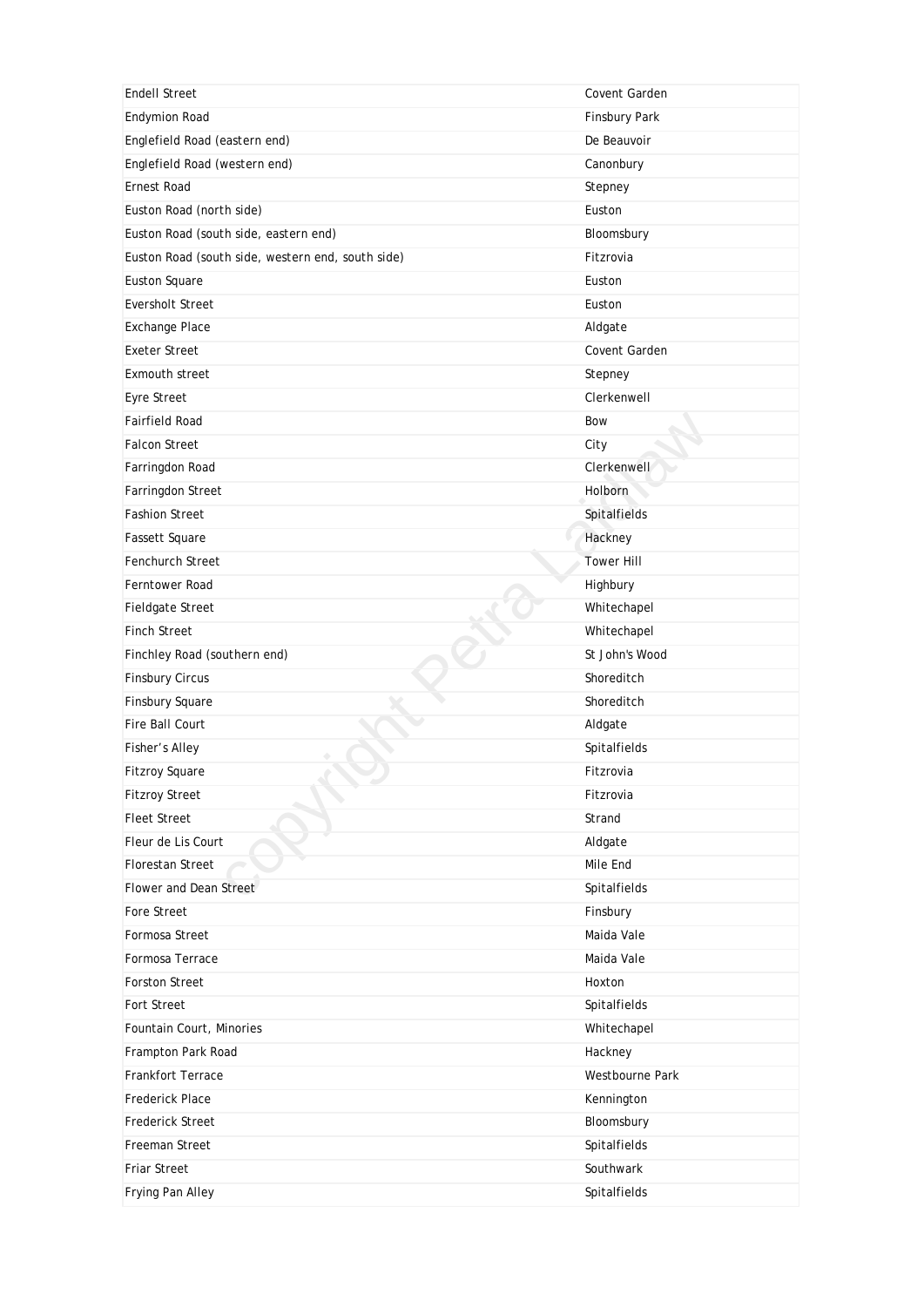| <b>Fulham Palace Road</b>          | Fulham               |
|------------------------------------|----------------------|
| Fulham Road (eastern end)          | South Kensington     |
| Fulham Road (western end)          | Fulham               |
| Gage Street                        | Bloomsbury           |
| <b>Ganton Street</b>               | Soho                 |
| Garden Court                       | Aldgate              |
| Garden Place                       | Spitalfields         |
| Garden Row                         | Elephant & Castle    |
| George Court                       | Aldgate              |
| George Street, Old Montague Street | Whitechapel          |
| <b>Gerrard Street</b>              | Islington            |
| Gillespie Road                     | <b>Finsbury Park</b> |
| Glass House Yard                   | Whitechapel          |
| Globe Road                         | Mile End             |
| <b>Gloucester Crescent</b>         | Notting Hill         |
| <b>Gloucester Gardens</b>          | Bayswater            |
| <b>Gloucester Place</b>            | Marylebone           |
| Gloucester Road                    | Camden Town          |
| Gloucester Road                    | Kensington           |
| Gloucester Square                  | <b>Hyde Park</b>     |
| <b>Gloucester Street</b>           | Hoxton               |
| <b>Gloucester Street</b>           | Waterloo             |
| <b>Gloucester Terrace</b>          | Bayswater            |
| <b>Gloucester Terrace</b>          | Regent's Park        |
| Gloucester Terrace, New Road       | Whitechapel          |
| <b>Gloucester Villas</b>           | Kilburn*             |
| Golborne Road                      | Notting Hill         |
| <b>Gold Street</b>                 | Stepney              |
| Golden Lane                        | Finsbury             |
| Golden Square                      | Soho                 |
| Goodman's Fields                   | Whitechapel          |
| Goodman's Yard                     | Whitechapel          |
| Gordon Street                      | Bloomsbury           |
| Gore Crescent                      | Hackney              |
| <b>Goswell Road</b>                | Finsbury             |
| <b>Goulston Street</b>             | Spitalfields         |
| Gower Street                       | Bloomsbury           |
| Grace's Alley                      | Wapping              |
| <b>Gracechurch Street</b>          |                      |
|                                    | City                 |
| <b>Grafton Street</b>              | Mayfair              |
| <b>Grafton Street</b>              | Mile End             |
| Grange Road                        | Stoke Newington      |
| Gravel Lane (see also Aldgate)     | Wapping              |
| Gravel Lane (see also Wapping)     | Aldgate              |
| <b>Gray Street</b>                 | Waterloo             |
| Grays Inn Road                     | Clerkenwell          |
| <b>Great Alie Street</b>           | Whitechapel          |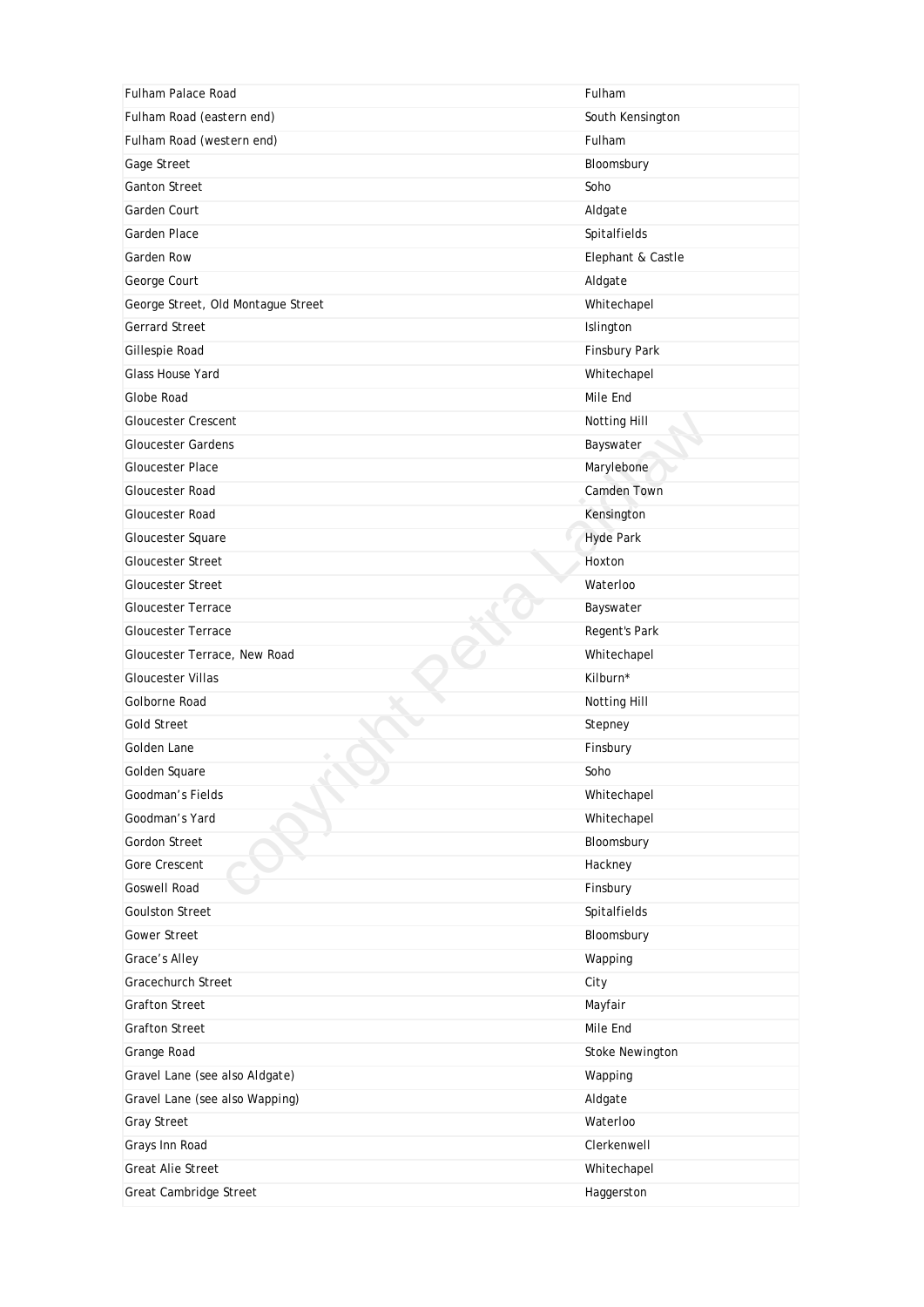| <b>Great Carlisle Street</b>        | Marylebone           |
|-------------------------------------|----------------------|
| <b>Great Chapel Street</b>          | Westminster          |
| <b>Great Charlotte Street</b>       | Waterloo             |
| <b>Great Crown Street</b>           | Soho                 |
| <b>Great Dover Road</b>             | Elephant & Castle    |
| <b>Great Dover Street</b>           | Elephant & Castle    |
| Great Garden Street                 | Whitechapel          |
| <b>Great James Street</b>           | Bloomsbury           |
| <b>Great Portland Street</b>        | Fitzrovia            |
| <b>Great Portland Street</b>        | Marylebone           |
| <b>Great Prescott Street</b>        | Whitechapel          |
| Great Queen Street                  | Covent Garden        |
| <b>Great Saffron Hill</b>           | <b>Holborn</b>       |
| <b>Great St Andrew's Street</b>     | Covent Garden        |
| Great St Helen's                    | Aldgate              |
| Great Stanhope Street               | Mayfair              |
| <b>Great Suffolk Street</b>         | Southwark            |
| <b>Great Titchfield Street</b>      | Fitzrovia            |
| Great Western Road                  | Kensal Green         |
| Green Dragon Yard, Whitechapel Road | Whitechapel          |
| Green Lanes (northern end)          | <b>Finsbury Park</b> |
| Green Lanes (southern end)          | Stoke Newington      |
| <b>Green Street</b>                 | Stepney              |
| <b>Green Street</b>                 | Whitechapel          |
| Green Street, White Horse Lane      | West Ham             |
| <b>Greenfield Street</b>            | Whitechapel          |
| Greenwood Road                      | Hackney              |
| <b>Greville Street</b>              | Holborn              |
| Grey Eagle Court                    | Spitalfields         |
| <b>Grosvenor Avenue</b>             | Highbury             |
| Grosvenor Place                     | Belgravia            |
| Grosvenor Road                      | Highbury             |
| Grosvenor Row (= Pimlico Road)      | Belgravia            |
| Grosvenor Street                    | Mayfair              |
| Grove Road (central section)        | Old Ford             |
| Grove Road (central-southern end)   | Mile End             |
| Grove Road (northern end)           | Hackney              |
| Grove Road (southern end)           | Limehouse            |
| <b>Grove Street</b>                 | Whitechapel          |
| <b>Guilford Street</b>              | Bloomsbury           |
| Gun Square                          | Aldgate              |
| <b>Gun Street</b>                   | Spitalfields         |
| Gun Yard, Houndsditch               | Aldgate              |
| Hackney Road                        | <b>Bethnal Green</b> |
| Half Moon Alley                     | Whitechapel          |
| Hamilton Terrace                    | St John's Wood       |
| Hammersmith Road                    |                      |
|                                     | Earl's Court         |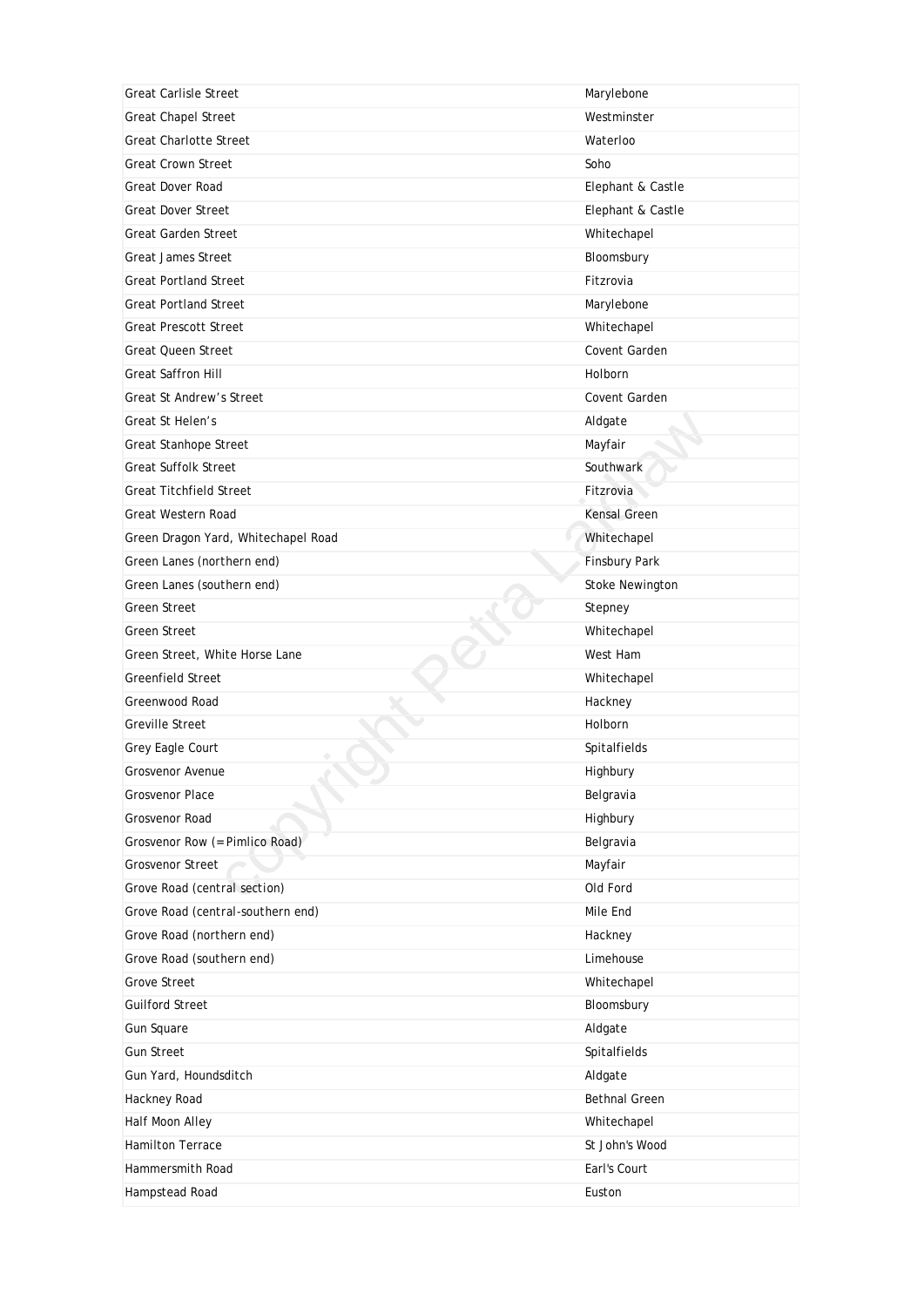| Hanbury Street                    | Spitalfields         |
|-----------------------------------|----------------------|
| Hanover Terrace                   | Regents Park         |
| Hanway Street                     | Fitzrovia            |
| Hardington Street                 | St John's Wood       |
| <b>Hare Street</b>                | Whitechapel          |
| Harford Street                    | Mile End             |
| <b>Harlow Place</b>               | Strand*              |
| Harrow Alley (see also Aldgate)   | Whitechapel          |
| Harrow Alley, Middlesex Street    | Aldgate              |
| Harrow Road (central section)     | Kensal Green         |
| Harrow Road (northern end)        | Kilburn              |
| Harrow Road (southern end)        | Maida Vale           |
| <b>Hart Street</b>                | St Giles             |
| Hassard Road                      | <b>Bethnal Green</b> |
| <b>Hatfield Place</b>             | Elephant & Castle    |
| <b>Hatton Garden</b>              | Holborn              |
| Haydon Square                     | Whitechapel          |
| Haymarket                         | Piccadilly's         |
| <b>Hebrew Place</b>               | Spitalfields         |
| Heneage Lane                      | Aldgate              |
| Heneage Lane                      | Spitalfields         |
| Heneage Place                     | Aldgate              |
| Heneage Street                    | Whitechapel          |
| Henry Street                      | St John's Wood       |
| Henstridge Villas (to be checked) | St John's Wood       |
| <b>Herbert Street</b>             | Hoxton               |
| Hereford Road                     | Bayswater            |
| <b>Hewlett Road</b>               | Old Ford             |
| Heygate Street                    | Walworth             |
| High Holborn (eastern end)        | Holborn              |
| High Holborn (western end)        | Covent Garden        |
| High Street Kensington            | Kensington           |
| Highbury Hill                     | Highbury             |
| Highbury New Park                 | Highbury             |
| Holborn                           | Holborn              |
| <b>Holford Square</b>             | Clerkenwell          |
| <b>Holland Park</b>               | Kensington           |
| Holland Park Avenue (north side)  | Notting Hill         |
| Holland Park Avenue (south side)  | Kensington           |
| Holland Road.                     | Kensington           |
| Holloway Road                     | Barnsbury            |
| Holloway Road (northern end)      | Holloway             |
| Holloway Road (southern en)       | Highbury             |
| Holywell Lane                     | Shoreditch           |
| <b>Holywell Street</b>            | Shoreditch           |
| Homerton High Street              | Homerton             |
| Honey Lane                        | City                 |
| Hornsey Road                      | Finsbury Park        |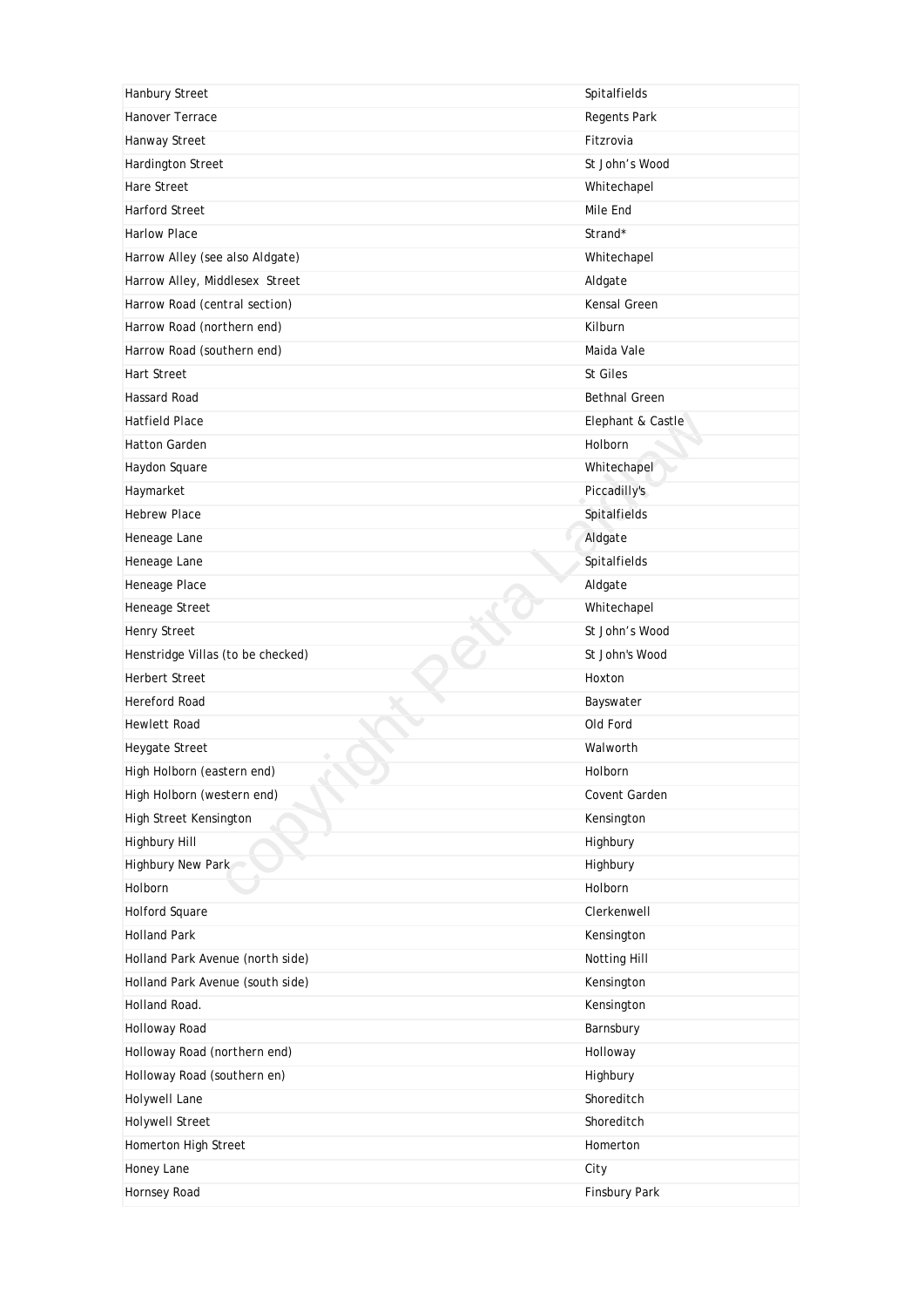| Horse Shoe Alley                            | Spitalfields         |
|---------------------------------------------|----------------------|
| Horse Shoe Place, Middlesex Street          | Spitalfields         |
| Horse Shoe Street                           | Spitalfields         |
| Horseferry Road                             | Westminster          |
| <b>Houghton Street</b>                      | Holborn              |
| Houndsditch                                 | Aldgate              |
| <b>Hoxton Street</b>                        | Hoxton               |
| <b>Hunter Street</b>                        | Bloomsbury           |
| <b>Hutchinson Street</b>                    | Aldgate              |
| Hyde Park Gardens                           | Hyde Park            |
| Hyde Park Gate                              | Knightsbridge        |
| Hyde Park Square                            | Hyde Park            |
| Hyde Park Terrace                           | Hyde Park            |
| <b>Inverness Terrace</b>                    | Bayswater            |
| <b>Isledon Road</b>                         | Finsbury Park        |
| Islington High Street                       | Islington            |
| Jamaica Street                              | Stepney              |
| James Street                                | <b>Bethnal Green</b> |
| James Street                                | Whitechapel          |
| Jeffery's Square                            | Aldgate              |
| Jerusalem Passage                           | Clerkenwell          |
| Jewry Street                                | Aldgate              |
| John Street                                 | Bloomsbury           |
| John Street                                 | Spitalfields         |
| John Street                                 | <b>Tower Hill</b>    |
| John Street                                 | Whitechapel          |
| John Street, Blackfriars Road (western end) | Waterloo             |
| John's Terrace                              | <b>Bethnal Green</b> |
| Johnson's Buildings                         | Westminster          |
| Johnson's Court                             | Westminster          |
| Jubilee Street                              | Stepney              |
| Kennington Lane                             | Kennington           |
| Kennington Park Road                        | Kennington           |
| Kennington Road (northern end)              | Lambeth              |
| Kennington Road (southern end)              | Kennington           |
| Kensington Court                            | Kensington           |
| Kensington Gardens Square                   | Bayswater            |
| Kensington Gardens Terrace                  | Hyde Park            |
| Kensington Gore                             | Knightsbridge        |
| Kensington High Street (eastern end)        | Kensington           |
|                                             |                      |
| Kensington High Street (western end)        | Earl's Court         |
| Kensington Palace Gardens                   | Kensington           |
| Kensington Palace Green                     | Kensington           |
| Kensington Park Road                        | Notting Hill         |
| Kent Road                                   | Walworth*            |
| Kentish Town Road (southern end)            | Camden Town          |
| Keppel Street                               | Bloomsbury           |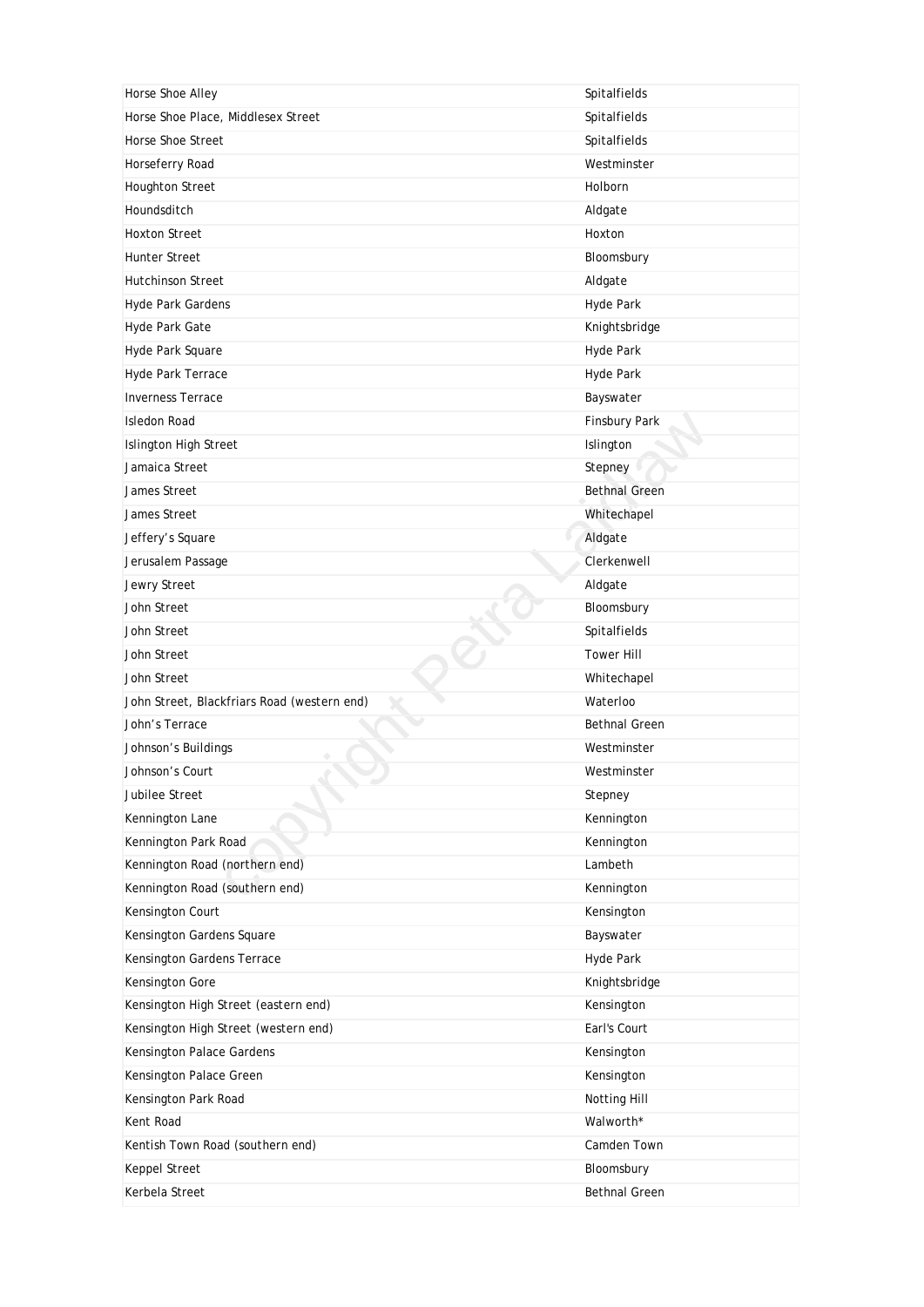| Kilburn High Road                                                                                                                                           | Kilburn         |
|-------------------------------------------------------------------------------------------------------------------------------------------------------------|-----------------|
| Kilburn Lane                                                                                                                                                | Kensal Green    |
| Kilburn Park Road (northern end)                                                                                                                            | Kilburn         |
| Kilburn Park Road (southern end)                                                                                                                            | Kensal Green    |
| King Henry's Road                                                                                                                                           | Primrose Hill   |
| King Square                                                                                                                                                 | Finsbury        |
| King Street                                                                                                                                                 | Bloomsbury      |
| King Street                                                                                                                                                 | Camden Town     |
| King Street                                                                                                                                                 | Clerkenwell     |
| King Street                                                                                                                                                 | Hoxton          |
| King Street (see also Aldgate)                                                                                                                              | Whitechapel     |
| King Street (see also Whitechapel)                                                                                                                          | Aldgate         |
| King William Street                                                                                                                                         | City            |
| Kings Road                                                                                                                                                  | Bloomsbury      |
| Kingsbury Road                                                                                                                                              | Dalston         |
| Kingsgate Street                                                                                                                                            | St Giles        |
| Kingsland Road (Acton Place, Commercial Place, Kingsland Crescent, Kingsland<br>Place, Lamb Place, Matson's Terrace, Maye's Place, Prospect Place, Upsdel's |                 |
| Row)                                                                                                                                                        | De Beauvoir     |
| Kingsland Road (Courtney Terrace, Kingsland Green, High Street)                                                                                             | Hoxton          |
| Kingsland Road (north end)                                                                                                                                  | Dalston         |
| Kingsland Road (nos 1-90, + North Place and Wharf Rise)                                                                                                     | Haggerston      |
| Kingsland Road (nos 91-201)                                                                                                                                 | Hoxton          |
| Kingsway                                                                                                                                                    | Holborn         |
| <b>Kirby Street</b>                                                                                                                                         | Holborn         |
| Knightrider Street                                                                                                                                          | City            |
| Knightsbridge (eastern end)                                                                                                                                 | Belgravia       |
| Knightsbridge (western end)                                                                                                                                 | Knightsbridge   |
| Ladbroke Grove (northern end)                                                                                                                               | Westbourne Park |
| Ladbroke Grove (southern end)                                                                                                                               | Notting Hill    |
| Lamb's Conduit Street<br>÷,                                                                                                                                 | Bloomsbury      |
| Lambert Street                                                                                                                                              | Whitechapel     |
| Lambeth Road                                                                                                                                                | Lambeth         |
| Lambeth Square, Lower Marsh                                                                                                                                 | Waterloo        |
| Lambeth Street                                                                                                                                              | Whitechapel     |
| Lancaster Gate                                                                                                                                              | Bayswater       |
| Lancaster Road                                                                                                                                              | Notting Hill    |
| Lancaster Terrace                                                                                                                                           | Bayswater       |
| Langley Place, Commercial Road East                                                                                                                         | Stepney         |
| Lansdowne Road                                                                                                                                              | Notting Hill    |
| Lauderdale Road                                                                                                                                             | Maida Vale      |
| Lauriston Road                                                                                                                                              | Hackney         |
| Leadenhall Street                                                                                                                                           | Aldgate         |
| Leather Lane                                                                                                                                                | Holborn         |
| Leicester Square                                                                                                                                            | Piccadilly's    |
| Leigh Street                                                                                                                                                | Bloomsbury      |
| Leinster Gardens                                                                                                                                            | Bayswater       |
| Leinster Square                                                                                                                                             | Bayswater       |
| Leman Street                                                                                                                                                | Whitechapel     |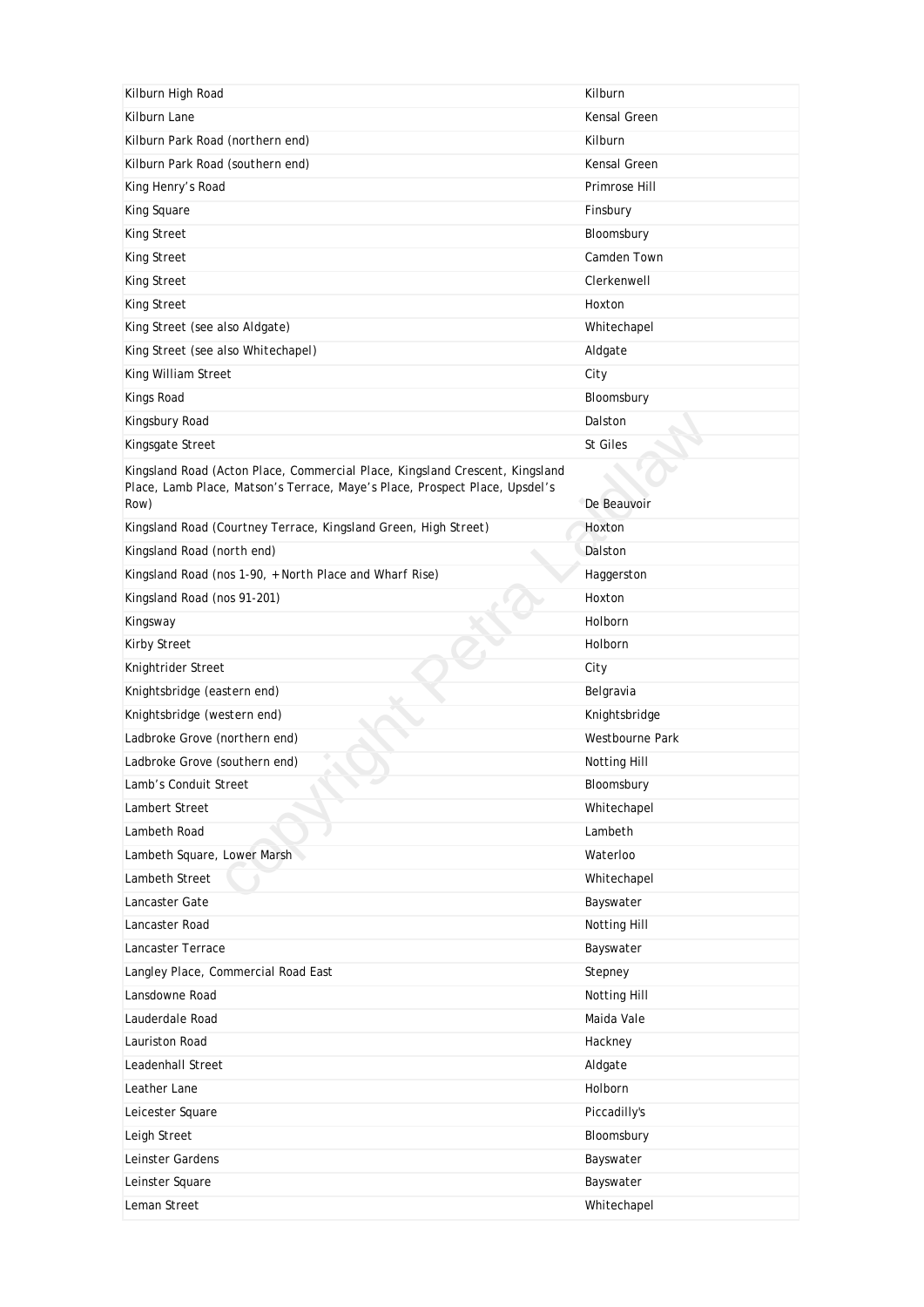| Leslie Street                        | Whitechapel          |
|--------------------------------------|----------------------|
| Lexham Gardens                       | Kensington           |
| Lillie Road                          | Earl's Court         |
| <b>Lincoln Street</b>                | Bow                  |
| <b>Linden Gardens</b>                | Bayswater            |
| Little Earl Street                   | Soho                 |
| Little John Street, Chicksand Street | Whitechapel          |
| <b>Little Middlesex Street</b>       | Spitalfields         |
| Little Russell Court                 | Bloomsbury           |
| Little Somerset Street               | Whitechapel          |
| Little St Andrew Street              | Covent Garden        |
| Little St Mary Axe                   | Aldgate              |
| Liverpool Road (northern end)        | Holloway             |
| Liverpool Street                     | Bloomsbury           |
| Liverpool Street                     | Shoreditch           |
| Lloyd's Avenue                       | <b>Tower Hill</b>    |
| London Road                          | Elephant & Castle    |
| London Street                        | Elephant & Castle    |
| London Wall                          | City                 |
| Long Acre                            | <b>Covent Garden</b> |
| Long Alley                           | Shoreditch           |
| Long Lane                            | Finsbury             |
| Long Lane                            | Southwark            |
| Lordship Park                        | Stoke Newington      |
| Loughborough Road                    | <b>Brixton</b>       |
| Love Court                           | Aldgate              |
| Love Court                           | Spitalfields         |
| Lower Belgrave Street                | Belgravia            |
| Lower Clapton Road                   | Clapton              |
| Lower Marsh                          | Waterloo             |
| Lower Regent Street                  | Piccadilly's         |
| Lower Sloane Street                  | Chelsea              |
| Lower Thames Street                  | <b>Tower Hill</b>    |
| Mabledon Place                       | Bloomsbury           |
| Mackenzie Road                       | Barnsbury            |
| Magdalen Row                         | Aldgate              |
| Magdalen Row, Great Prescott Street  | Whitechapel          |
| Maida Vale                           | Maida Vale           |
| Maiden Lane                          | Covent Garden        |
| Manchester Square                    | Marylebone           |
| Manor Road                           | Holloway             |
| Manor Road                           | Stoke Newington      |
| Mansell Street                       | Whitechapel          |
| Mare Street                          | Hackney              |
| Margaret Street                      | Marylebone           |
| Mark Street                          | Finsbury             |
| Market Road                          | King's Cross         |
| Marlborough Court, Middlesex Street  | Aldgate              |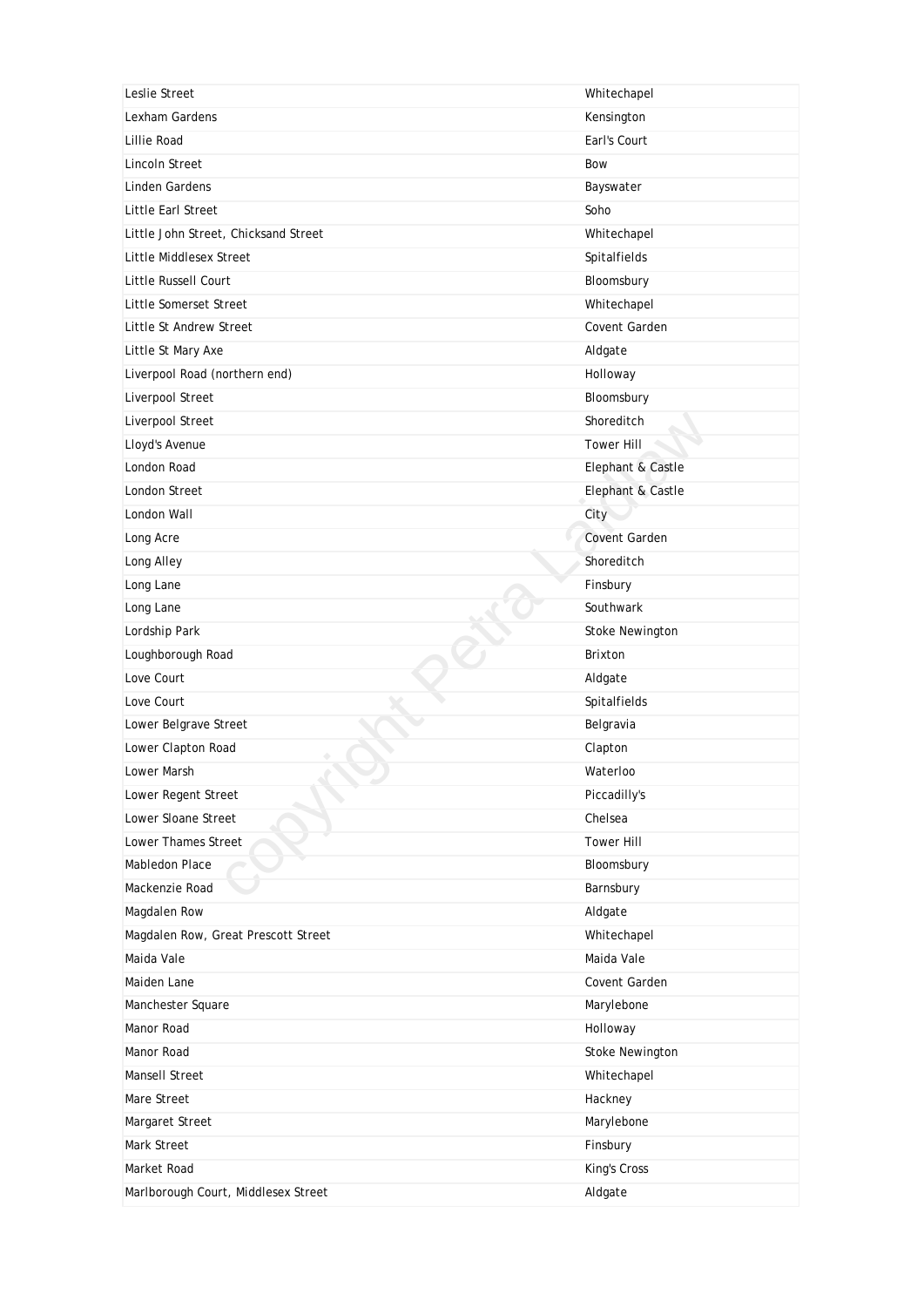| Marmaduke Street                                                                                                           | Whitechapel            |
|----------------------------------------------------------------------------------------------------------------------------|------------------------|
| Marquess Road                                                                                                              | Canonbury              |
| Marquis Court                                                                                                              | Covent Garden          |
| Martlet Court                                                                                                              | Covent Garden          |
| Mary Ann Street                                                                                                            | Whitechapel            |
| Marylands Road                                                                                                             | Maida Vale             |
| Marylebone Lane                                                                                                            | Marylebone             |
| Marylebone Road (south side)                                                                                               | Marylebone             |
| Marylebone Road (north side)                                                                                               | Regent's Park          |
| Matthias Road                                                                                                              | <b>Stoke Newington</b> |
| Maury Road                                                                                                                 | <b>Stoke Newington</b> |
| Medora Road                                                                                                                | <b>Brixton</b>         |
| Meeting House Yard, Stoney Lane                                                                                            | Aldgate                |
| Merchant Street                                                                                                            | <b>Bow</b>             |
| <b>Middlesex Street</b>                                                                                                    | Aldgate                |
| Mildmay Grove                                                                                                              | Dalston                |
| Mildmay Park                                                                                                               | Dalston                |
| Mildmay Road                                                                                                               | Dalston                |
| Mile End Road (north side and eastern end: Artichoke Row, Crown Row,                                                       |                        |
| Freeman's Place, Maida Place, New Grove, Saville Place, Saville Row, Weybridge<br>Place, White Horse Place, Wilby Terrace) | Mile End               |
| Mile End Road (south side, western end: Assembly Row, Barnes Place, Hayfield                                               |                        |
| Place, Johnstone Place, Mount Etna, Vittoria Place)                                                                        | Stepney                |
| Milkwood Road                                                                                                              | Herne Hill             |
| Mill Row                                                                                                                   | Hoxton                 |
| Mill Yard, Cable Street                                                                                                    | Wapping                |
| Mincing Lane                                                                                                               | <b>Tower Hill</b>      |
| <b>Minories</b>                                                                                                            | Whitechapel            |
| <b>Minson Street</b>                                                                                                       | Hackney                |
| Mint Street                                                                                                                | Southwark              |
| Mitre Square                                                                                                               | Aldgate                |
| Mitre Street                                                                                                               | Aldgate                |
| Monmouth Road                                                                                                              | Covent Garden          |
| Monmouth Road                                                                                                              | Notting Hill           |
| Montagu Square                                                                                                             | Marylebone             |
| Montague Place                                                                                                             | Bloomsbury             |
| Montague Street                                                                                                            | Bloomsbury             |
| Montague Street, Brick Lane                                                                                                | Whitechapel            |
| Montague Street, Cox's Square                                                                                              | Spitalfields           |
| Moorgate Street                                                                                                            | Finsbury               |
| Moreton Street                                                                                                             | Elephant & Castle      |
| Morgan Street                                                                                                              | Bow                    |
| Morgan Street, Tredegar square                                                                                             | Bow                    |
| Morgan Street, Commercial Street East                                                                                      | Stepney                |
| Mornington Crescent                                                                                                        | Euston                 |
| Mornington Place                                                                                                           | Euston                 |
| Mornington Road                                                                                                            | Euston                 |
| Mount Court                                                                                                                | Aldgate                |
| Mount Street                                                                                                               | Whitechapel            |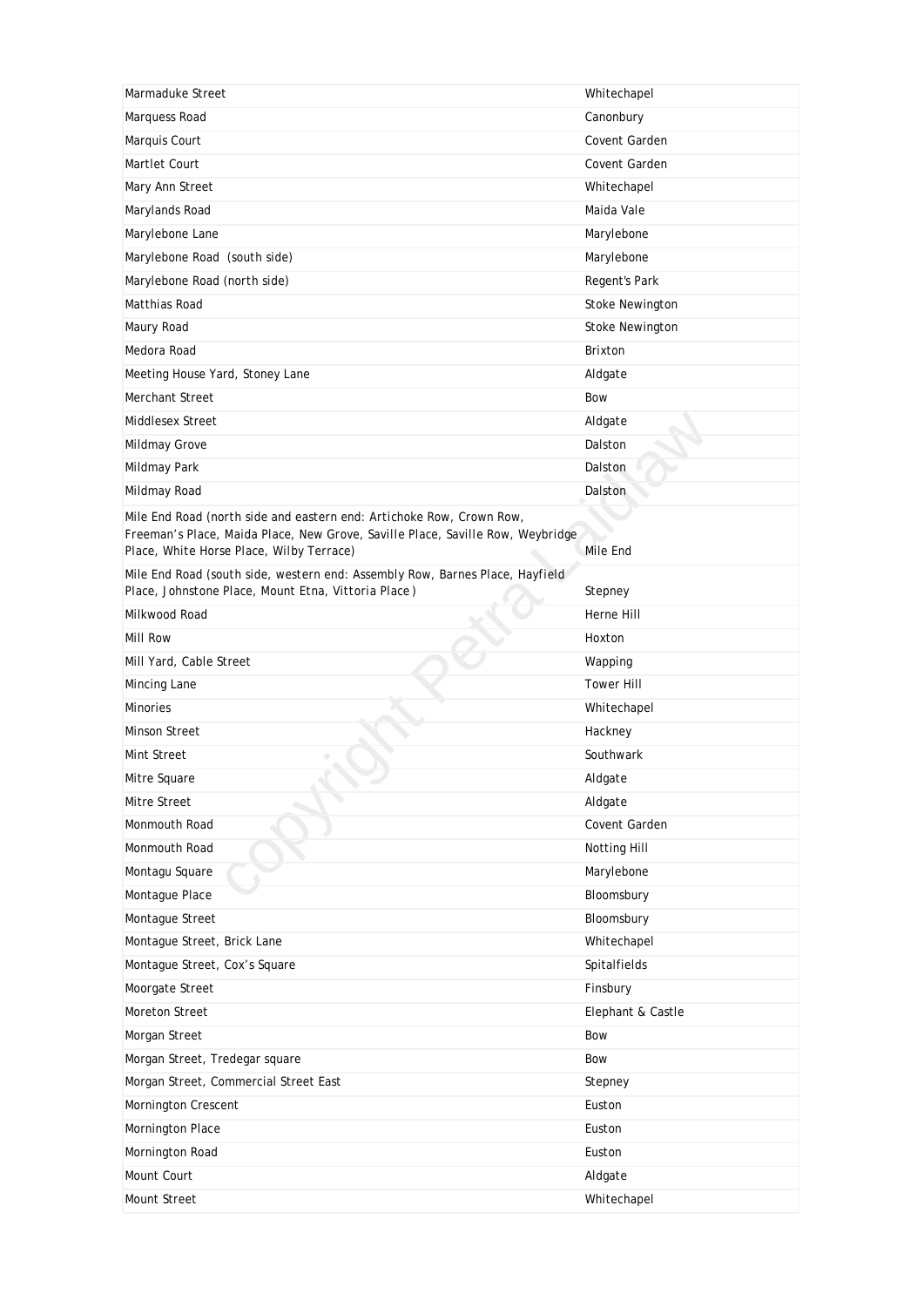| Mulberry Court, Wilson Street           | Shoreditch             |
|-----------------------------------------|------------------------|
| Mulberry Street                         | Whitechapel            |
| Myddelton Square                        | Clerkenwell            |
| Nassau Street                           | Fitzrovia              |
| Navarino Road                           | Hackney                |
| Nelson Square                           | Southwark              |
| Nelson Street                           | Whitechapel            |
| New Bond Street                         | Mayfair                |
| New Bridge Street                       | Strand                 |
| New Broad Street                        | Finsbury               |
| New Burlington Stret                    | Mayfair                |
| New Castle (Newcastle) Street           | Spitalfields           |
| New Compton Street                      | Soho                   |
| New Court, King Street                  | Aldgate                |
| New Court, Wentworth Street             | Spitalfields           |
| New Goulston Street                     | Spitalfields           |
| New Inn Passage                         | Covent Garden          |
| New Kent Road                           | Elephant & Castle      |
| New Kent Road                           | Walworth               |
| New North Road (northern end)           | Canonbury              |
| New North Road (southern end)           | Hoxton                 |
| New North Street                        | Finsbury               |
| New Oxford Street                       | St Giles               |
| New Road                                | Stepney                |
| New Road                                | Whitechapel            |
| New Street                              | Finsbury               |
| New Street                              | Kennington             |
| New Street                              | Whitechapel            |
| New Street (Gravel Lane)                | Aldgate                |
| New Turville Street                     | Haggerston             |
| Newcastle Street ( = New Castle Street) | Spitalfields           |
| Newgate Street                          | City                   |
| Newington Butts                         | Lambeth                |
| Newington Causeway                      | Elephant & Castle      |
| Newington Green                         | <b>Stoke Newington</b> |
| Newington Green Road                    | Dalston                |
| Newington Park Road                     | Kennington             |
| Newman Street                           | Soho                   |
| Newnham Street                          | Whitechapel            |
| Newton Road                             | Bayswater              |
| Nichols Square                          | Haggerston             |
| Nightingale Lane                        | Limehouse              |
| Nightingale Place                       | Aldgate                |
| Norfolk Crescent                        | Hyde Park              |
| Norfolk Square                          | Hyde Park              |
| Norfolk Street                          |                        |
|                                         | Strand                 |
| Norland Road                            | Notting Hill           |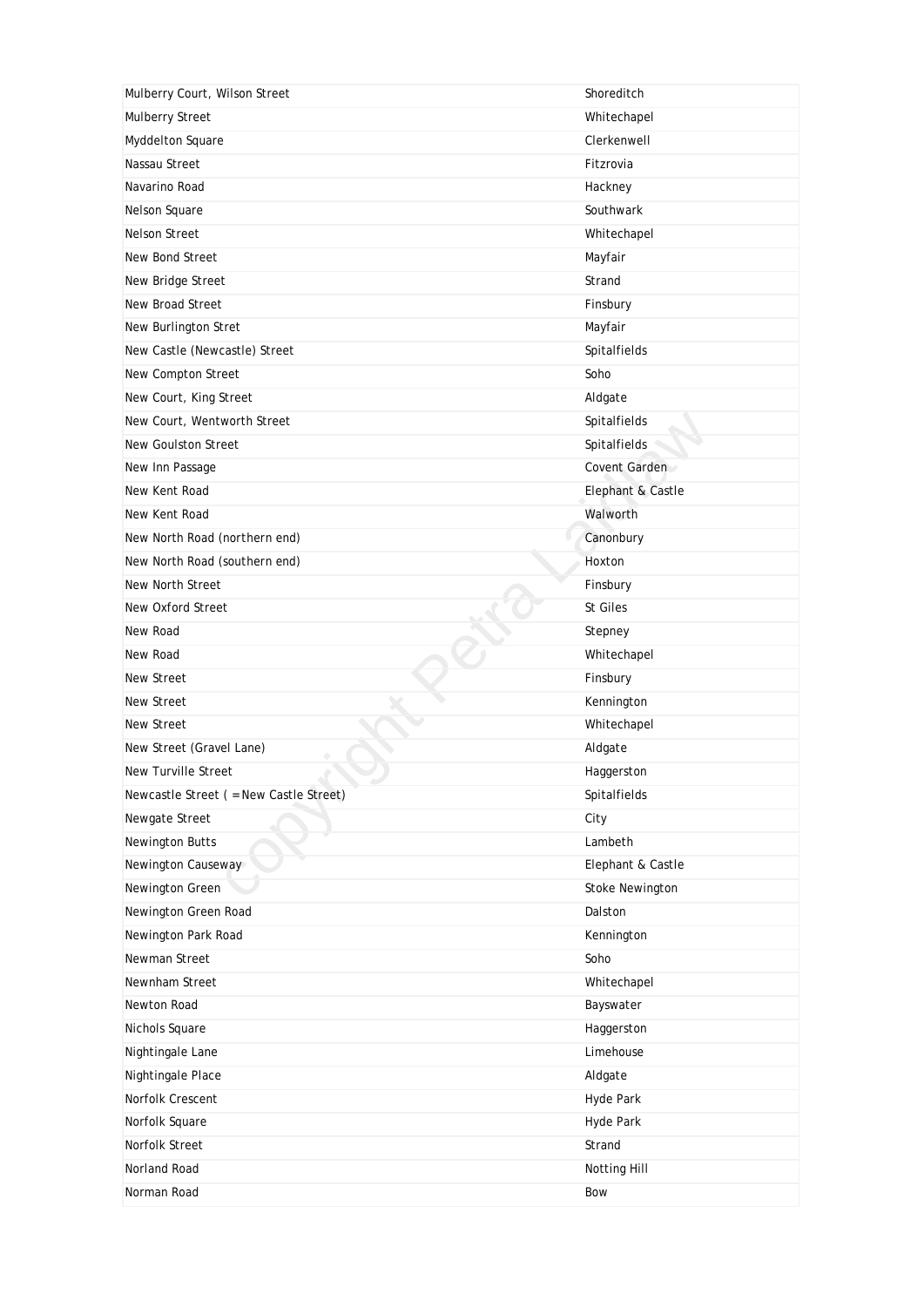| North Street                                | Whitechapel            |
|---------------------------------------------|------------------------|
| Northumberland Avenue                       | Strand                 |
| Northumberland Place                        | Stepney                |
| Northumberland Street                       | Marylebone             |
| <b>Northwick Terrace</b>                    | St John's Wood         |
| Northwold Road                              | <b>Stoke Newington</b> |
| Norton Folgate                              | <b>Spitalfields</b>    |
| Notting Hill Gate (north side, eastern end) | Bayswater              |
| Notting Hill Gate (north side, western end) | Notting Hill           |
| Notting Hill Gate (south side)              | Kensington             |
| Nottingham Place                            | Whitechapel            |
| Oakley Square                               | Camden Town            |
| Oakley Street                               | Waterloo               |
| Ockendon Road                               | Canonbury              |
| Old Artillery Ground                        | Spitalfields           |
| Old Bond Street                             | Mayfair                |
| Old Broad Street                            | City                   |
| Old Brompton Road (eastern end)             | South Kensington       |
| Old Brompton Road (western end)             | Earl's Court           |
| Old Burlington Street                       | Mayfair                |
| Old Castle Street                           | Spitalfields           |
| Old Cavendish Street                        | Marylebone             |
| Old Ford Road                               | Old Ford               |
| Old Gravel Lane                             | Wapping                |
| Old Kent Road (eastern end)                 | Peckham                |
| Old Kent Road (western end)                 | Walworth               |
| Old Montague Street                         | Whitechapel            |
| Old Road                                    | Stepney                |
| Old Street (eastern end)                    | Shoreditch             |
| Old Street (western end)                    | Finsbury               |
| <b>Onslow Square</b>                        | South Kensington       |
| Ontario Street                              | Elephant & Castle      |
| Orsett Terrace                              | Notting Hill           |
| Orsett Terrace                              | Paddington             |
| Osbaldeston Road                            | Stamford Hill          |
| Osborn Street                               | Whitechapel            |
| <b>Oxford Gardens</b>                       | Kensal Green           |
| Oxford Road                                 | Kilburn                |
| Oxford Street (central London): nos 1-117   | Fitzrovia              |
| Oxford Street (central London): nos 118-242 | Marylebone             |
| Oxford Street (central London): nos 250-326 | Mayfair                |
| Oxford Street (central London): nos 332-550 | Soho                   |
| Oxford Street (east London) (eastern end)   | Stepney                |
| Oxford Street (east London) (western end)   | Whitechapel            |
| Oxford Terrace                              | Hyde Park              |
| Palace Gardens                              | Kensington             |
| Palace Gate                                 | Kensington             |
| Palace Road (Lambeth Palace Road)           | Lambeth                |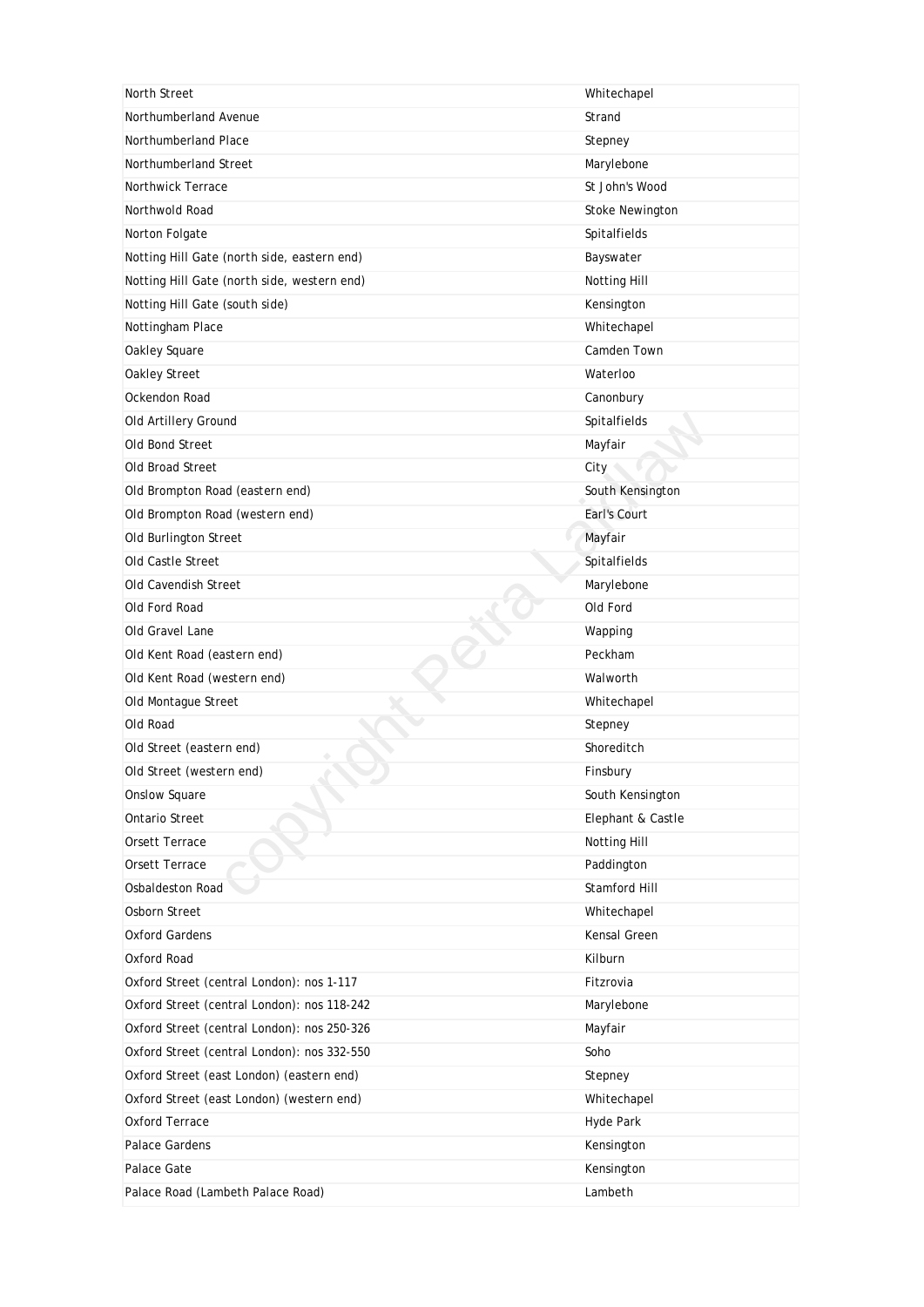| <b>Palmer Street</b>                          | Whitechapel         |
|-----------------------------------------------|---------------------|
| <b>Palmer Street</b>                          | Spitalfields        |
| Pancras Road                                  | King's Cross        |
| Paradise Place                                | Finsbury            |
| Park Lane                                     | Mayfair             |
| Park Road                                     | Regent's Park       |
| Park Street ( = Parkway)                      | Camden Town         |
| Park Village East                             | Regents Park        |
| Parkhurst Road                                | Holloway            |
| Parkway                                       | Camden Town         |
| Parnell Road (northern end)                   | Old Ford            |
| Parnell Road (southern end)                   | Bow                 |
| Partridge Court                               | Aldgate             |
| Paternoster Square                            | Spitalfields        |
| Pelham Crescent                               | South Kensington    |
| Pelham Street                                 | Whitechapel         |
| Pell Street                                   | Wapping             |
| Pembridge Crescent                            | <b>Notting Hill</b> |
| Pembridge Gardens                             | Bayswater           |
| Pembridge Road                                | Bayswater           |
| Pembridge Square                              | Bayswater           |
| Pembridge Villas                              | Bayswater           |
| Penn Road                                     | Holloway            |
| Penton Street                                 | Barnsbury           |
| Pentonville Road (north side, eastern end)    | Barnsbury           |
| Pentonville Road (north side, western end)    | King's Cross        |
| Pentonville Road (south side)                 | Clerkenwell         |
| Peter Street, Saffron Hill                    | Holborn             |
| Petherton Road                                | Highbury            |
| Petticoat Lane (= Middlesex Street)           | Aldgate             |
| Petticoat Square                              | Aldgate             |
| Philadelphia Terrace, Westminster Bridge Road | Lambeth             |
| Philpot Lane                                  | <b>Tower Hill</b>   |
| Philpott Street                               | Whitechapel         |
| Piccadilly                                    | Piccadilly's        |
| Pimlico Road                                  | Belgravia           |
| <b>Pitfield Street</b>                        | Hoxton              |
| <b>Plumbers Row</b>                           | Whitechapel         |
| Poland Street                                 | Soho                |
| Polygon, Clarendon Square                     | Euston              |
| Ponsonby Street                               | Pimlico             |
| Pont Street                                   | Knightsbridge       |
| Porchester Gardens                            | Bayswater           |
| Porchester Terrace                            | Bayswater           |
| <b>Portland Place</b>                         | Marylebone          |
| Portman Square                                | Marylebone          |
| Portsdown Road                                | Maida Vale          |
| Portsoken Street                              | Whitechapel         |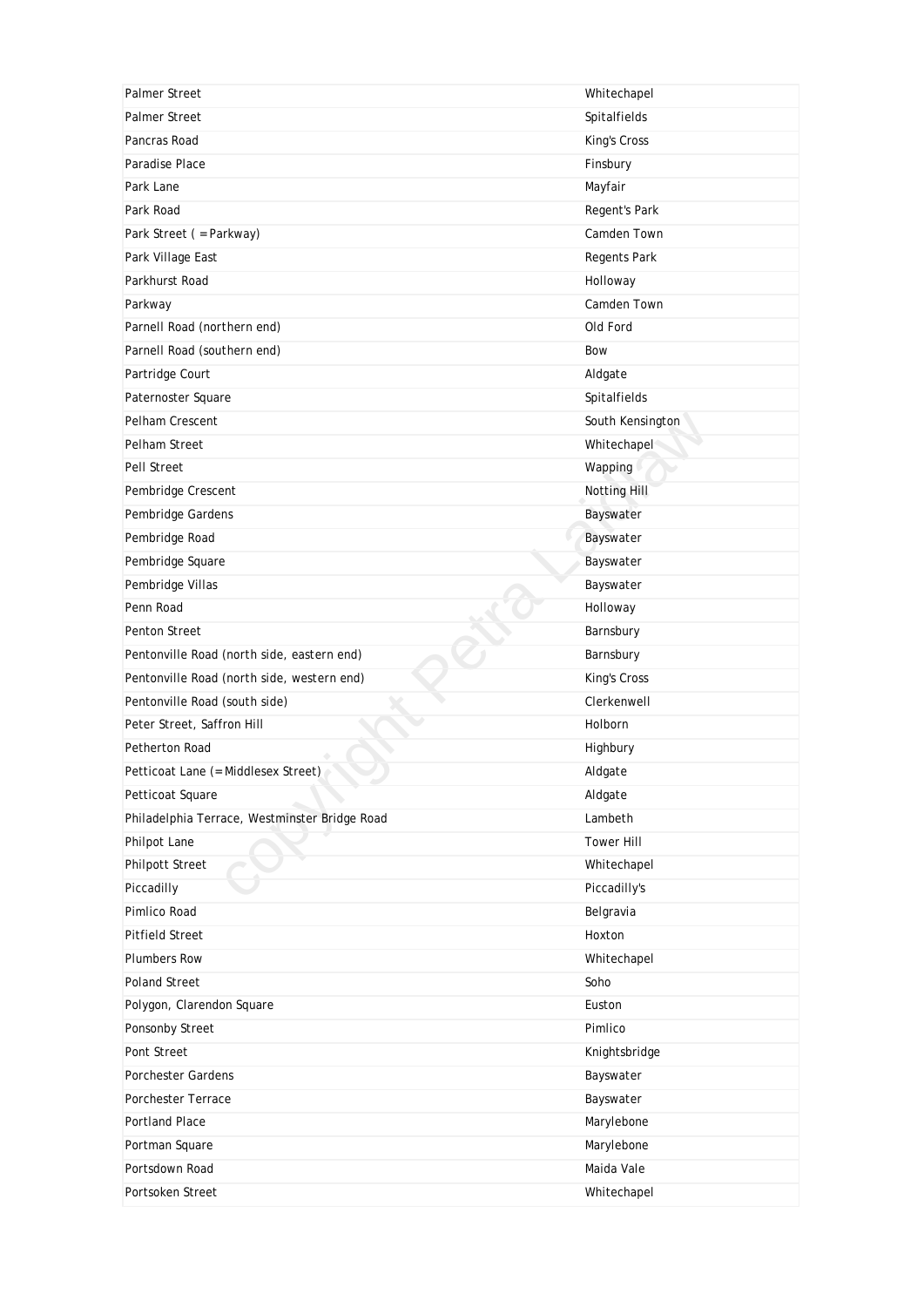| Poultry                                                       | City                   |
|---------------------------------------------------------------|------------------------|
| Powis Square                                                  | Notting Hill           |
| Pownall Road                                                  | De Beauvoir            |
| <b>Praed Street</b>                                           | Paddington             |
| <b>Prescott Street</b>                                        | Whitechapel            |
| Prince Albert Road                                            | Regent's Park          |
| Prince George Road                                            | Stoke Newington        |
| Prince's Square                                               | Bayswater              |
| Prince's Square                                               | Whitechapel            |
| Prince's Street                                               | Stepney                |
| Prince's Street ( = Princelet Street)                         | Spitalfields           |
| Prince's Street, Red Lion Square                              | Holborn                |
| <b>Princes Street</b>                                         | Soho                   |
| Princes's Gate                                                | Kensington             |
| Prospect Road                                                 | Mile End               |
| Providence Place, Middlesex Street                            | Aldgate                |
| Providence Street, Commercial Road                            | Whitechapel            |
| Pugh's Row                                                    | Spitalfields           |
| Pultenry Court                                                | Soho                   |
| Quadrant Road                                                 | Highbury               |
| Quaker Street                                                 | Spitalfields           |
| Queen Street                                                  | City                   |
| Queen's Gardens                                               | Bayswater              |
| Queen's Road                                                  | Bayswater              |
| Queen's Road ( = Queensbridge Road)                           | Haggerston             |
| Queen's Terrace                                               | Bayswater              |
| Queen's Gate                                                  | Knightsbridge          |
| Queen's Walk                                                  | Piccadilly's           |
| Queensbridge Road (northern end - Prospect Place)             | Hackney                |
| Queensbridge Road (southern end, default allocation for 1851) | Haggerston             |
| Radnor Place                                                  | Paddington             |
| Randolph Avenue                                               | Maida Vale             |
| Randolph Crescent                                             | Maida Vale             |
| Randolph Gardens                                              | Maida Vale             |
| Ratcliff Highway                                              | Wapping                |
| Raven Row                                                     | Whitechapel            |
| Rectory Road                                                  | <b>Stoke Newington</b> |
| Rectory Square                                                | Mile End               |
| Red Lion Court                                                | Spitalfields           |
| Red Lion Square                                               | Holborn                |
| Red Lion Street                                               | Whitechapel            |
| <b>Redcliffe Gardens</b>                                      | South Kensington       |
| Regent Street (northern end)                                  | Marylebone             |
| Regent Street (southern end)                                  | Mayfair                |
| Regent's Terrace                                              | Stepney                |
| <b>Richard Street</b>                                         | Whitechapel            |
| Richmond Road (eastern end)                                   | Hackney                |
| Richmond Road (western end)                                   | De Beauvoir            |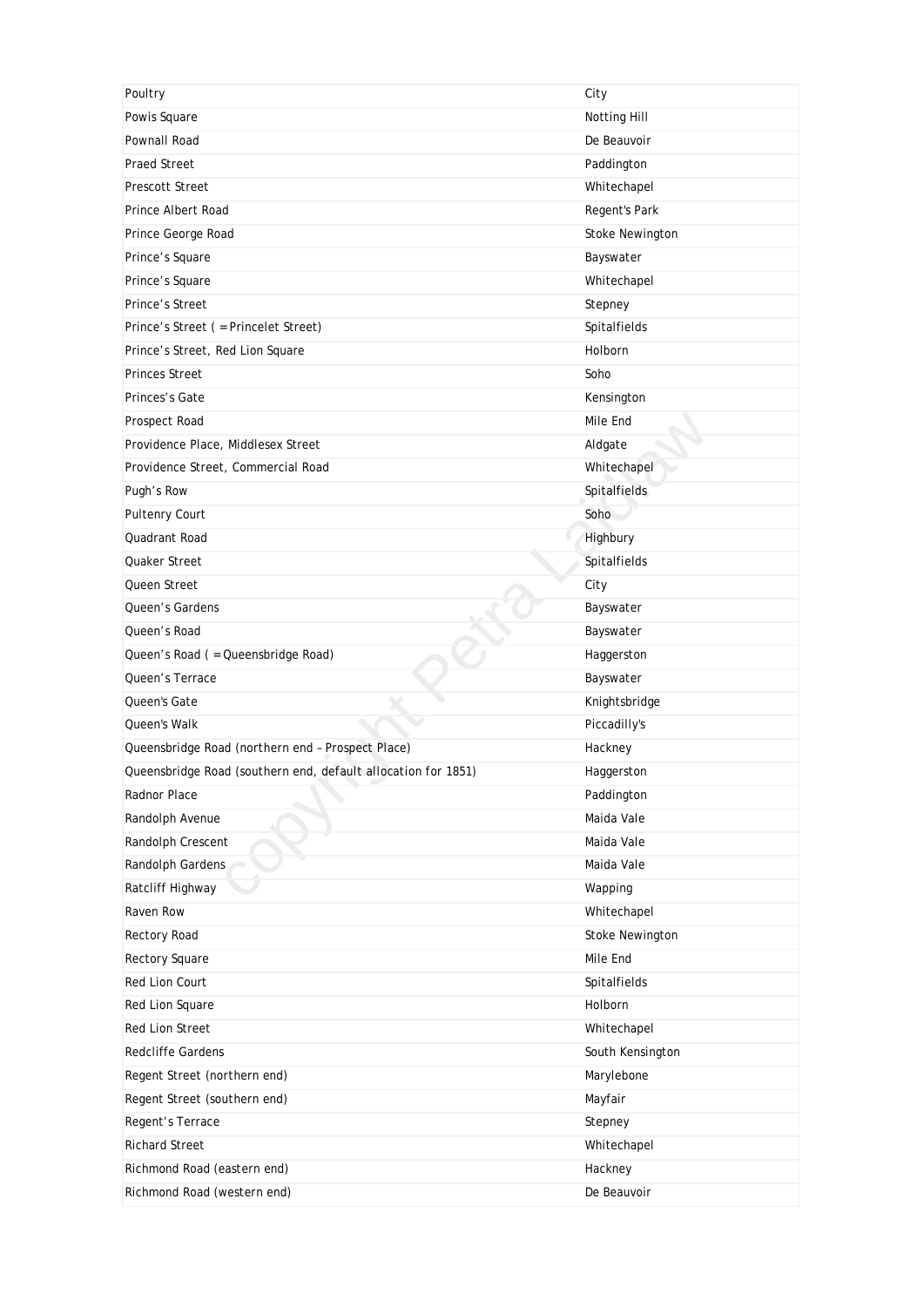| River Terrace, City Road                   | Islington              |
|--------------------------------------------|------------------------|
| <b>Robert Street</b>                       | Southwark              |
| <b>Rochester Row</b>                       | Victoria               |
| Rockingham Street                          | Elephant & Castle      |
| Rodney Terrace, Mile End Road              | Bow                    |
| Roman Road                                 | Mile End               |
| Roseberry Place                            | Dalston                |
| Rosemary Lane ( = Royal Mint Street)       | Wapping                |
| Rosetta Place                              | Spitalfields           |
| Royal Mint Street (formerly Rosemary Lane) | Wapping                |
| <b>Russell Court</b>                       | Whitechapel            |
| <b>Russell Place</b>                       | Covent Garden          |
| <b>Russell Square</b>                      | Bloomsbury             |
| <b>Russell Street</b>                      | Bloomsbury             |
| <b>Russell Street</b>                      | Covent Garden          |
| <b>Rutland Street</b>                      | Whitechapel            |
| Sackville Street                           | Mayfair                |
| Saddlers Hall Court                        | City                   |
| Saffron Hill                               | Holborn                |
| Saffron Terrace                            | Holborn                |
| Salisbury Road                             | Hackney                |
| Salisbury Street                           | Marylebone             |
| Salusbury Road                             | Kilburn                |
| Sandmere Road                              | Clapham                |
| Sandringham Road                           | Dalston                |
| Sandys Row                                 | Spitalfields           |
| Sandys Street                              | Spitalfields           |
| Savile Row                                 | Mayfair                |
| Scarborough Street                         | Whitechapel            |
| <b>Sclater Street</b>                      | <b>Bethnal Green</b>   |
| Scrubs Lane                                | Willesden              |
| Settles Street                             | Whitechapel            |
| Sevington Street                           | Maida Vale             |
| Sewardstone Road                           | <b>Bethnal Green</b>   |
| Seymour Place                              | Camden Town            |
| Seymour Place                              | Marylebone             |
| Seymour Street                             | Euston                 |
| Seymour Street                             | Marylebone             |
| Shacklewell Lane                           | <b>Stoke Newington</b> |
| Shadwell High Street                       | Wapping                |
| Shaftesbury Avenue (eastern end)           | St Giles               |
| Shaftesbury Avenue (western end)           | Soho                   |
| Sheffield Street                           | Holborn                |
| Shepherd Street                            | Spitalfields           |
| Shepherd Street, Oxford Street             | Mayfair                |
| Shirland Road                              | Maida Vale             |
| Shore Road                                 | Hackney                |
| Shoreditch High Street                     | Shoreditch             |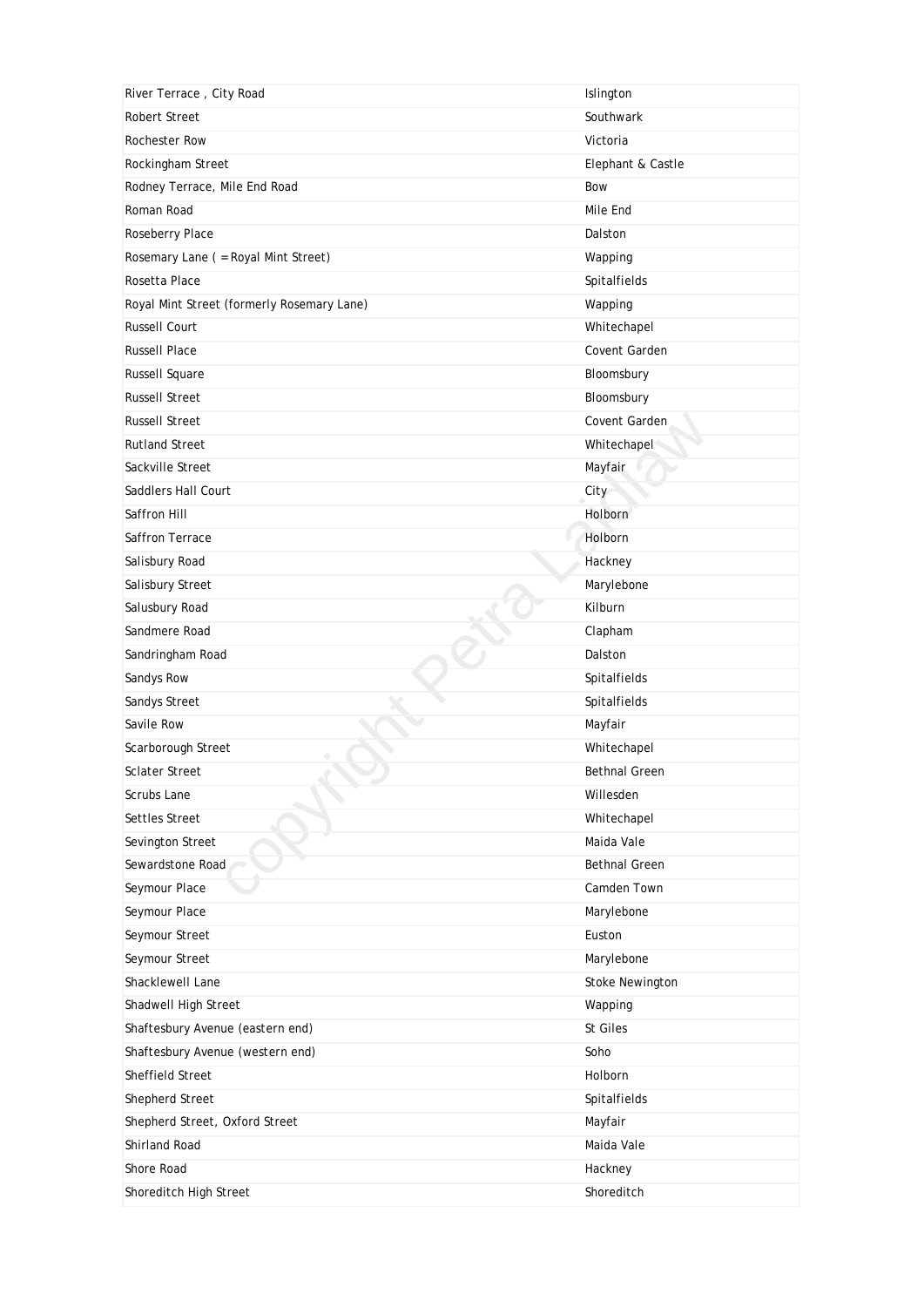| <b>Short Street</b>                      | Spitalfields      |
|------------------------------------------|-------------------|
| <b>Shorter Street</b>                    | <b>Tower Hill</b> |
| Shorter's Court                          | City              |
| Shrubland Road                           | Haggerston        |
| <b>Sidney Street</b>                     | Whitechapel       |
| <b>Silver Street</b>                     | Soho              |
| Sion Square                              | Whitechapel       |
| Skinner Street                           | Shoreditch        |
| Sloane Street                            | Knightsbridge     |
| Smith Square                             | Westminster       |
| Snow Hill                                | City              |
| Solls Row                                | Euston            |
| Somerset Street                          | Whitechapel       |
| South Lambeth Road                       | Lambeth           |
| South Street                             | Shoreditch        |
| South Street, Spitalfields Market        | Spitalfields      |
| South Street, Whitechapel Road           | Whitechapel       |
| Southampton Row                          | <b>Holborn</b>    |
| Southgate Road                           | Canonbury         |
| Southwark Bridge Road                    | Southwark         |
| Southwick Crescent                       | <b>Hyde Park</b>  |
| Spectacle Alley, Whitechapel High Street | Whitechapel       |
| Spital Square                            | Spitalfields      |
| St Alban's Place                         | Piccadilly's      |
| St Augustine's Road                      | Camden Town       |
| St George's Road                         | Elephant & Castle |
| St George's Road                         | Notting Hill      |
| St George's Road                         | Pimlico           |
| St George's Row                          | Waterloo          |
| St George's Street                       | Wapping           |
| St George's Road                         | Lambeth           |
| St Giles High Street                     | St Giles          |
| St Helen's Terrace, Mile End road        | Mile End          |
| St James Place                           | Aldgate           |
| St John Street                           | Clerkenwell       |
| St John's Wood Road                      | St John's Wood    |
| St Luke's Road                           | Westbourne Park   |
| St Mark's Street                         | Whitechapel       |
| St Martin's Lane                         | Covent Garden     |
| St Martin's Street                       | Piccadilly's      |
| St Martin's Le Grand                     | City              |
| St Mary Axe                              | Aldgate           |
| St Pancras Way                           | Camden Town       |
| St Paul's Road                           | Camden Town       |
| St Paul's Road                           | Highbury          |
| St Peter's Road                          | Mile End          |
| St Peter's Street                        | Mile End          |
| St Petersburgh Place                     | Bayswater         |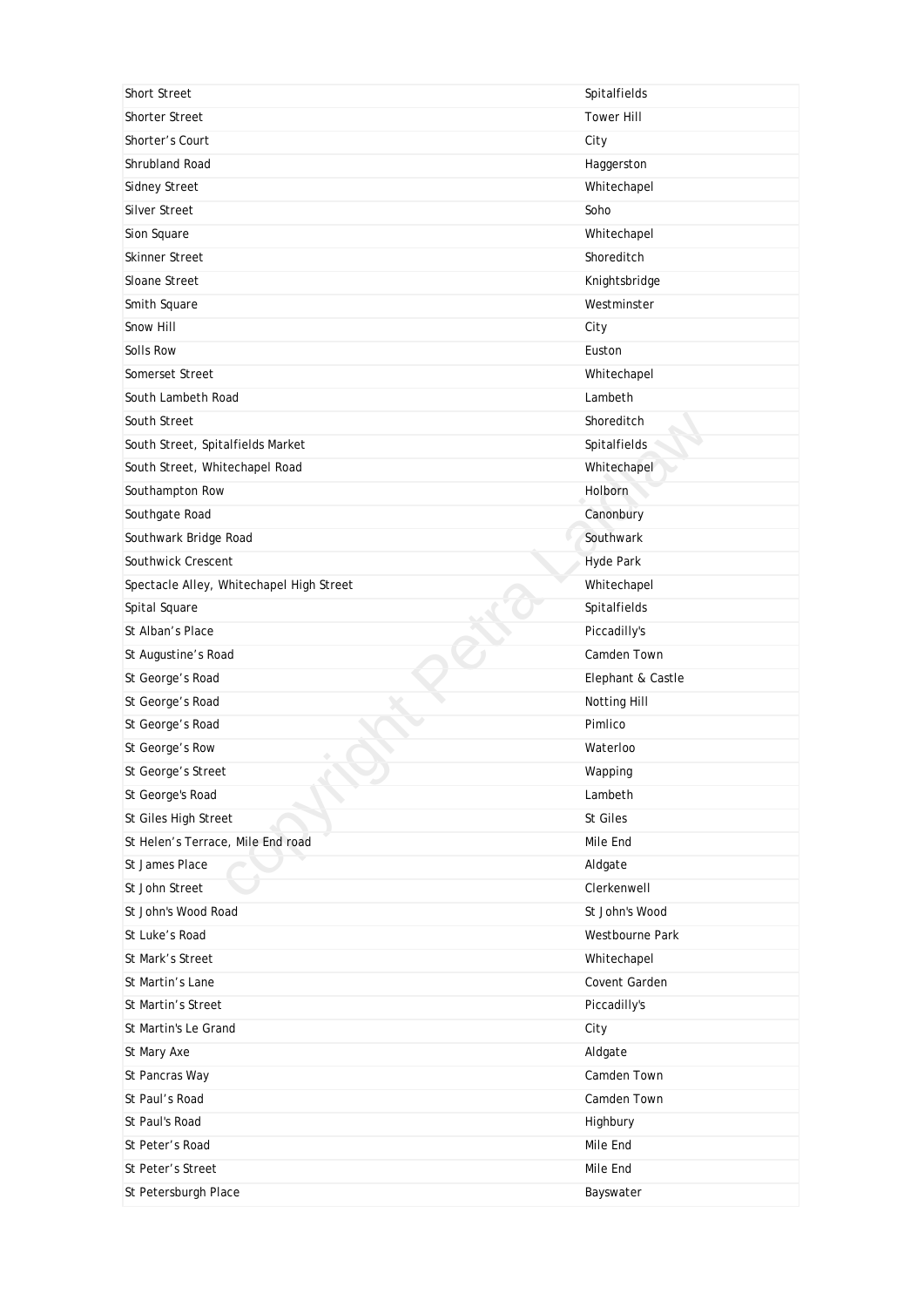| St Stephen's Road                  | Westbourne Park        |
|------------------------------------|------------------------|
| St Stephen's Square                | Notting Hill           |
| St Thomas's Road                   | Hackney                |
| St Thomas's Square                 | Hackney                |
| Stamford Hill                      | Stamford Hill          |
| <b>Stamford Street</b>             | Waterloo               |
| Stanhope Terrace                   | Hyde Park              |
| <b>Stanley Crescent</b>            | Notting Hill           |
| <b>Stanley Road</b>                | Dalston                |
| <b>Star Court</b>                  | Soho                   |
| <b>Stepney Green</b>               | Stepney                |
| <b>Steward Street</b>              | Spitalfields           |
| Stoney Lane                        | Aldgate                |
| <b>Store Street</b>                | Bloomsbury             |
| Strand                             | Strand                 |
| Stranraer Place (to be checked)    | Maida Vale             |
| St Stephen's Square                | <b>Westbourne Park</b> |
| Sugar Bakers Yard                  | Aldgate                |
| Sun Street                         | Shoreditch             |
| <b>Sunderland Terrace</b>          | Paddington             |
| Surrendale Place                   | Maida Vale             |
| Surrey Place, Old Kent road        | Bermondsey             |
| Surrey Square                      | Walworth               |
| <b>Surrey Street</b>               | Strand                 |
| <b>Sussex Gardens</b>              | Paddington             |
| <b>Sussex Place</b>                | Aldgate                |
| <b>Sussex Place</b>                | Regent's Park          |
| Sussex Street, East Grafton Street | Bloomsbury             |
| <b>Sutherland Avenue</b>           | Maida Vale             |
| Sutherland Farm                    | Maida Vale             |
| Sutherland Street                  | Kennington             |
| <b>Swallow Gardens</b>             | Whitechapel            |
| Swan Court                         | Spitalfields           |
| Swan Court                         | Whitechapel            |
| Swan Street                        | Whitechapel            |
| Swan Yard                          | Whitechapel            |
| Swinton Street                     | Bloomsbury             |
| <b>Tabard Street</b>               | Elephant & Castle      |
| <b>Tabernacle Street</b>           | Shoreditch             |
| Tabernacle Walk                    | Shoreditch             |
| <b>Tachbrook Street</b>            | Pimlico                |
| <b>Tavistock Road</b>              | Notting Hill           |
| Tavistock Square                   | Bloomsbury             |
| <b>Taviton Street</b>              | Bloomsbury             |
| <b>Tenter Ground</b>               | Spitalfields           |
| Tenter Street                      | Spitalfields           |
| <b>Tenter Street</b>               | Whitechapel            |
| Thayer Street                      |                        |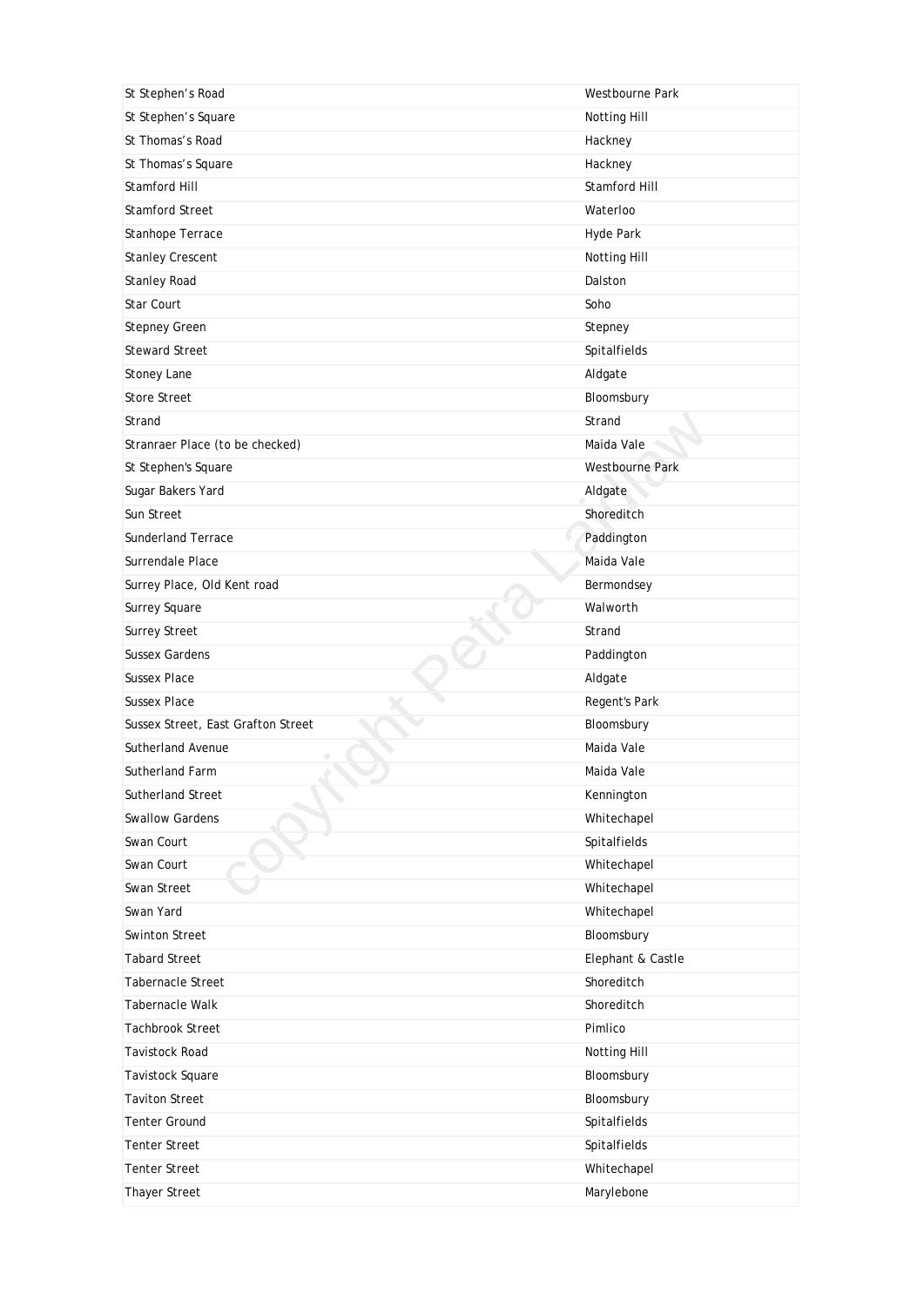| The Albany                       | Mayfair              |
|----------------------------------|----------------------|
| The Mall                         | Piccadilly's         |
| The Oval                         | Haggerston           |
| Theobald's Road                  | Holborn              |
| <b>Three Colts Lane</b>          | <b>Bethnal Green</b> |
| Three Herring Court              | City                 |
| Three Tuns Alley                 | Spitalfields         |
| Thurloe Square                   | South Kensington     |
| <b>Tilley Street</b>             | Spitalfields         |
| <b>Titchbourne Street</b>        | Marylebone           |
| <b>Titchfield Terrace</b>        | St John's wood       |
| <b>Tiverton Place</b>            | Elephant & Castle    |
| <b>Tiverton Street</b>           | Elephant & Castle    |
| <b>Tollington Park</b>           | Finsbury Park        |
| <b>Tollington Way</b>            | Holloway             |
| Tonbridge Place                  | Bloomsbury           |
| <b>Torrens Road</b>              | Brixton              |
| Torrington Square                | Bloomsbury           |
| Tottenham Court Road (east side) | Bloomsbury           |
| Tottenham Court Road (west side) | Fitzrovia            |
| <b>Tottenham Road</b>            | Canonbury            |
| Tower Bridge Road (northern end) | Southwark            |
| Tower Bridge Road (southern end) | Elephant & Castle    |
| <b>Tower Hill</b>                | <b>Tower Hill</b>    |
| Trafalgar Square                 | Mile End             |
| Trafalgar Square                 | Piccadilly's         |
| <b>Trafalgar Street</b>          | Walworth             |
| Tredegar Road                    | Bow                  |
| <b>Trinity Square</b>            | <b>Tower Hill</b>    |
| <b>Trinity Street</b>            | Elephant & Castle    |
| <b>Tripes Yard</b>               | Spitalfields         |
| <b>Tulse Hill</b>                | Brixton              |
| Turner Court                     | Covent Garden        |
| <b>Turner Street</b>             | Whitechapel          |
| <b>Turville Street</b>           | Haggerston           |
| <b>Tuson Court</b>               | Aldgate              |
| <b>Tyndale Terrace</b>           | Islington            |
| <b>Underwood Street</b>          | Whitechapel          |
| <b>Union Court</b>               | City                 |
| <b>Union Street</b>              | Hoxton               |
| <b>Union Street</b>              | Southwark            |
| <b>Union Street</b>              | Spitalfields         |
| <b>Union Street</b>              | Whitechapel          |
| Union Street, Bishopsgate        | Aldgate              |
| <b>Upper Bedford Place</b>       | Bloomsbury           |
| <b>Upper Charlotte Street</b>    | Fitzrovia            |
| <b>Upper Clapton Road</b>        |                      |
|                                  | Clapton              |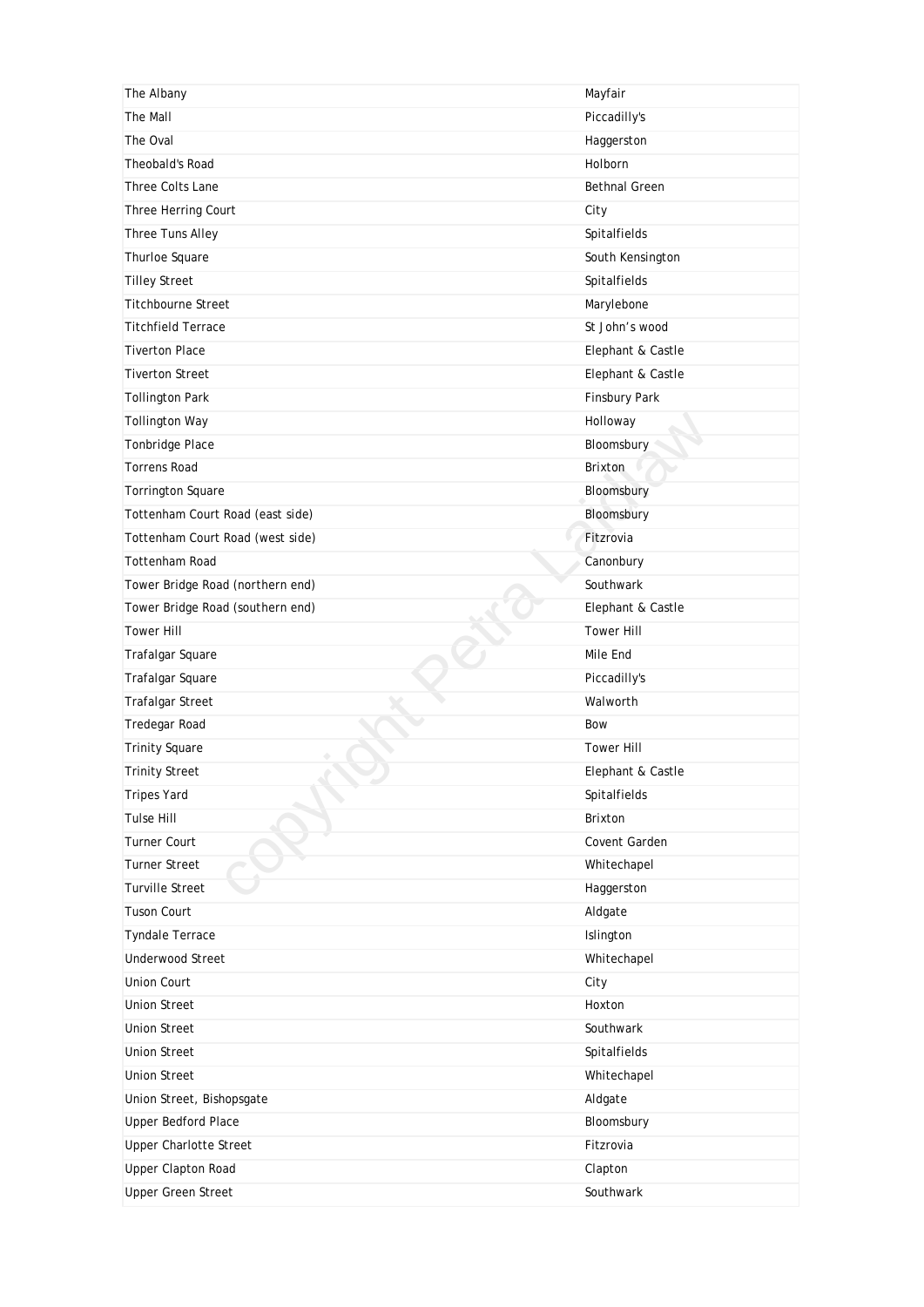| <b>Upper Montagu Street</b>        | Bloomsbury           |
|------------------------------------|----------------------|
| <b>Upper Montagu Street</b>        | Marylebone           |
| <b>Upper Seymour Street</b>        | Marylebone           |
| <b>Upper Street</b>                | Islington            |
| <b>Upper Tollington Park</b>       | Finsbury Park        |
| <b>Upper Westbourne Terrace</b>    | Paddington           |
| Upper Woburn Place                 | Bloomsbury           |
| Urswick Road                       | Clapton Park         |
| Vallance Road (north end)          | <b>Bethnal Green</b> |
| Vallance Road (south end)          | Whitechapel          |
| Victoria Park Road                 | Hackney              |
| <b>Villiers Street</b>             | Strand               |
| Vincent Square                     | Westminster          |
| Vine Street                        | <b>Tower Hill</b>    |
| <b>Walden Street</b>               | Whitechapel          |
| <b>Walterton Road</b>              | Kensal Green         |
| <b>Walworth Road</b>               | Walworth             |
| <b>Wardour Street</b>              | Soho                 |
| <b>Warren Street</b>               | Fitzrovia            |
| Warrington Crescent                | Maida Vale           |
| <b>Warrington Gardens</b>          | Maida Vale           |
| <b>Warwick Avenue</b>              | Maida Vale           |
| <b>Warwick Crescent</b>            | Maida Vale           |
| Warwick Road (north London)        | Maida Vale           |
| Warwick Road (west London)         | Earls Court          |
| Warwick Way                        | Pimlico              |
| Water Lane                         | City                 |
| Water Lane                         | <b>Tower Hill</b>    |
| Waterloo Road                      | Waterloo             |
| <b>Watney Street</b>               | Whitechapel          |
| Webber Street                      | Waterloo             |
| Well Street                        |                      |
|                                    | Hackney              |
| <b>Well Street</b>                 | Spitalfields         |
| <b>Well Street</b>                 | Wapping              |
| Well Street, Montague Street       | Whitechapel          |
| Wellclose Square                   | Wapping              |
| Wellington Place                   | Southwark            |
| Wellington Road                    | Regent's Park        |
| Wellington Street                  | Covent Garden        |
| Wentworth Court                    | Spitalfields         |
| Wentworth Street                   | Spitalfields         |
| West Cromwell Road                 | Earls Court          |
| West Street                        | Covent Garden        |
| West Street                        | Shoreditch           |
| Westbourne Grove                   | Bayswater            |
| Westbourne Park Road               | Notting Hill         |
| Westbourne Park Road (western end) | Westbourne Park      |